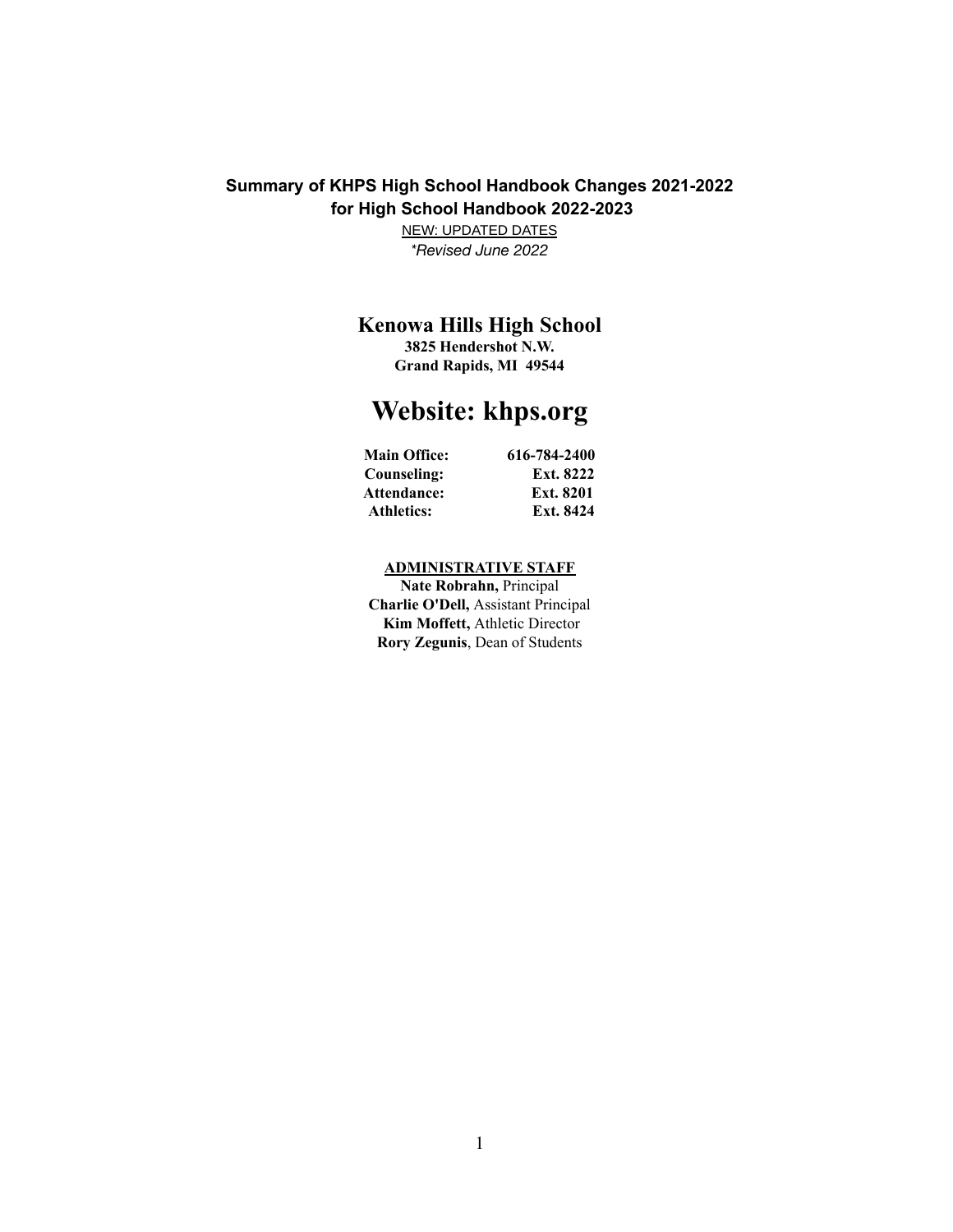# **TABLE OF CONTENTS**

| Academic Integrity                | $4 - 5$        | <b>Mission Statement</b>                           | $\mathfrak{Z}$           |
|-----------------------------------|----------------|----------------------------------------------------|--------------------------|
| Academic Letters                  | $\overline{4}$ | National Honor Society                             | $\overline{4}$           |
| <b>Administration Summary</b>     | 14             | 13<br><b>Physical Assault</b>                      |                          |
| <b>Appeal Process</b>             | 15             | $\overline{3}$<br><b>Physical Education Waiver</b> |                          |
| Appropriate Language              | 10             | 10<br>Posting/Distributing Information             |                          |
| <b>Attendance Information</b>     | $15 - 17$      | <b>Pre-arranged Absences</b><br>16                 |                          |
| Breathalyzer                      | 19             | Privacy<br>11                                      |                          |
| <b>Bullying</b>                   | 11,18-19       | Public Display of Affection                        | 11                       |
| Career Prep Program               | $7 - 8$        | <b>Removal From Class</b><br>14                    |                          |
| <b>Classification of Students</b> | $\overline{4}$ | Repeated Misbehavior<br>12                         |                          |
| <b>Classroom Rules</b>            | $\overline{4}$ | 5<br><b>Repeating Classes</b>                      |                          |
| <b>Closed Campus</b>              | 19             | <b>Restorative Practices</b>                       | $14 - 15$                |
| Dances                            | 9              | Search & Seizure                                   | 19                       |
| Driving                           | $8-9$          | <b>Severe Weather</b>                              | 5                        |
| Drugs/Alcohol                     | 12             | Skipping                                           | 13                       |
| Dual Enrollment                   | $6 - 7$        | Snap Suspension                                    | 14                       |
| Due Process & Appeals             | 15             | <b>Statement of Non-Discrimination</b>             | 17                       |
| <b>Electronic Devices</b>         | $10 - 11$      | <b>Student Appearance</b>                          | $9 - 10$                 |
| <b>Emergency Removal</b>          | 14             | <b>Student Council</b>                             | 5                        |
| Expulsion                         | 14             | Student ID's                                       | 11                       |
| Fighting                          | $12 - 13$      | <b>Student Services</b>                            | 5                        |
| Forgery                           | 13             | Suspension                                         | 14                       |
| Grading                           | 3              | Tardiness                                          | 17                       |
| <b>Graduation Requirements</b>    | $\overline{3}$ | Technology Use (Chromebook)                        | $10 - 11$                |
| Harassment                        | 17-19          | Telephones                                         | 9                        |
| Honor Roll                        | 3              | <b>Testing Out</b>                                 | 6                        |
| Insurance                         | 9              | Theft                                              | 13                       |
| Kent Career/Tech. Center          | 8              | Title IX                                           | 20-25                    |
| Knight Crew                       | 14             | Tobacco/E-cigarettes                               | 12                       |
| Lockers                           | 8              | Vandalism                                          | 13                       |
| <b>Lunch Room Regulations</b>     | 11             | Verbal Assault                                     | 13                       |
| Lying                             | 13             | <b>Visitor Policy</b>                              | 20                       |
| Make-up Attendance                | 17             | Weapons/Rape/Arson                                 | 13                       |
| Medication                        | 19             | <b>Weighted Grades</b>                             | $\overline{\mathcal{L}}$ |

# \*\*\*COVID EXPECTATION 25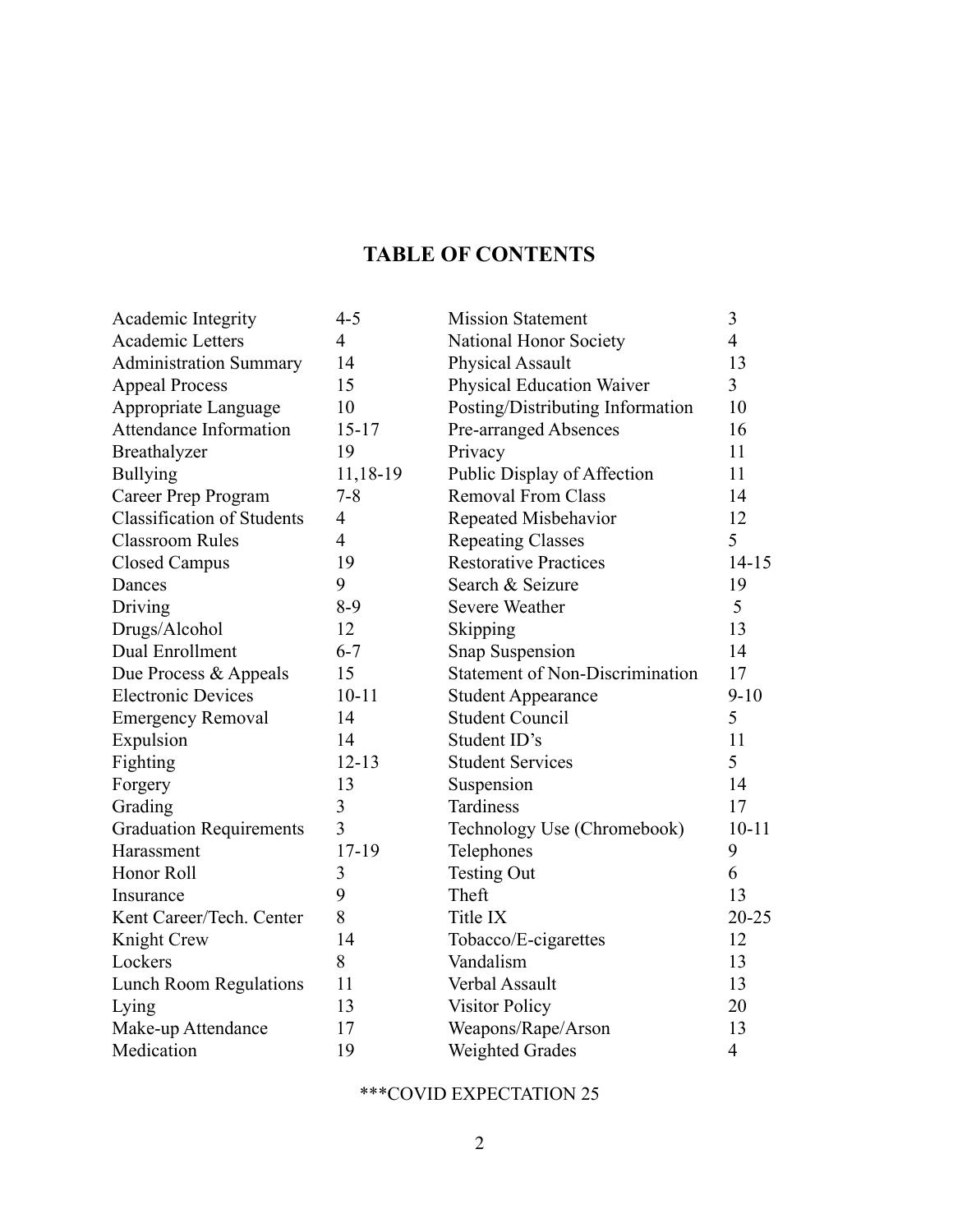# **Welcome to Kenowa Hills High School**

We hope this handbook will help clarify questions you may have concerning the many facets of our high school. As you make decisions about classes, your study, and your extra-curricular activities please keep in mind our:

### **MISSION STATEMENT**

Cultivate and graduate globally competitive citizens.

# **- ACADEMIC INFORMATION -**

#### **GRADUATION REQUIREMENTS**

Kenowa Hills High School requires students to earn 22 credits to graduate. Of the 22 credits, the following 18 are required:

**English Language Arts (4 credits)** – English 9, English 10, English 11, and Senior/College English.

**Math (4 credits)** – Algebra, Geometry, Algebra II, and one additional math or math-related credit to be taken during your senior year (class to be determined).

**Science (3 credits)** – Biology, Physical Science, and Chemistry or Physics.

**Social Studies (3 credits)** – World History, US History, and Government/Economics.

**Health and Physical Education\* (1 credit**) – PEAK Health and Wellness. Must be taken in 9<sup>th</sup> or 10<sup>th</sup> grade.

**Visual, Performing, Applied Arts (1 credit)** – A list of these classes is available in student services.

**World Language (2 credits) -** Beginning with the class of 2016, students must complete two (2) credits of the same World Language.

\*\* One online learning experience required (class to be determined).

Total Required Credits – 18

You may elect the remaining four (4) credits according to your own personal educational goals. Students transferring in from other schools may have their requirements adjusted to reflect their previous system's structure of classes.

# **PHYSICAL EDUCATION WAIVER**

The ½ credit of Physical Education may be substituted with two (2) years of Marching Band (including Band Camp) OR two (2) completed athletic seasons. A completed athletic season is defined as the entirety of a sport season (fall, winter, or spring) at any level (freshman, junior varsity, or varsity) in a sport in which Kenowa Hills High School awards a varsity letter.

#### **HONOR ROLL**

If you have a 3.0 g.p.a. or better for a 9 week grading period you will be eligible for placement on an honor roll.

#### **GRADING**

Your grade should be an evaluation of how well you have met the course objectives. Teachers will publish the basis for grading students in their classes and distribute these to their students during the first week of class.

The grade breakdown for every course will be 75% Measurement Topics and 25% everything else included but not limited to quizzes, class work, homework, or other practice activities.

All Measurement Topics must be passed with a 60% or better to earn credit in the course. Students must take the Measurement Topic or turn in the Measurement Topic on the due date.

Students who fail to earn 60% are expected to reassess. Retakes are optional for those who earn the 60% or better on Measurement Topic. When possible, students will only retake portions of Measurement Topic where proficiency is not demonstrated. The student must initiate the retake procedure/process. The process will include some type of corrective action on the student's behalf as well as time for a student to improve their skills and demonstrate that they are ready for the retake. Students will not be allowed to reassess unless they have taken corrective actions to improve learning and are showing readiness to reassess.

It is the responsibility of the student to ask for make-up work upon returning from an absence. Make-up work shall be completed within the following time line: One day for each day absent, plus one. Exceptions must be arranged with the individual teacher. Previously announced assignments (including presentations and projects) are due on the announced due date or the day the student returns.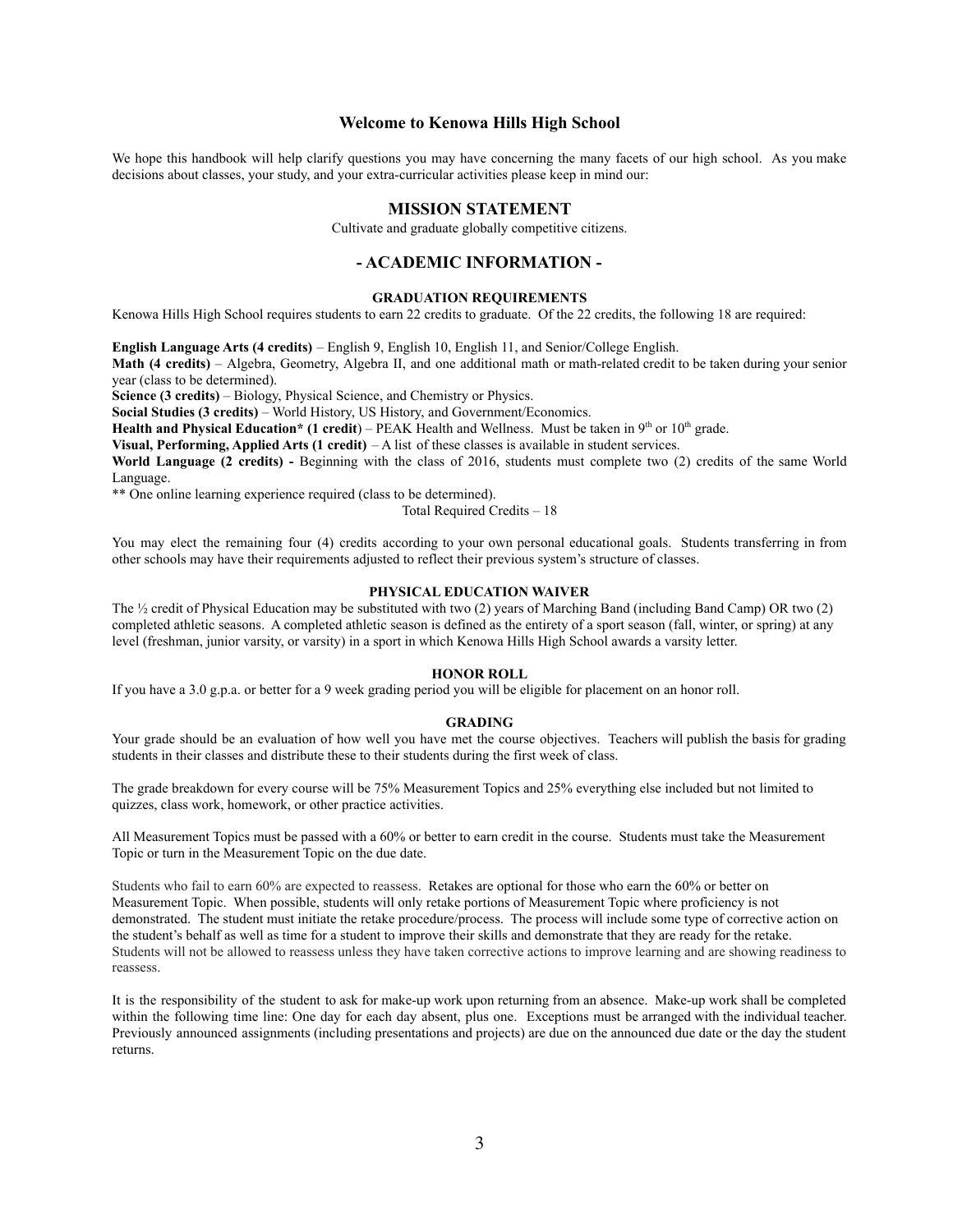# **CLASSROOM RULES AND EXPECTATIONS**

In addition to the general school rules, each classroom teacher will issue a written list of classroom rules and expectations to each student enrolled in the class. The list will include grading procedures, course requirements, as well as academic and behavioral expectations.

# **CLASSIFICATION OF STUDENTS**

Your grade level will be determined at the beginning of each school year. Credits toward graduation will be compiled no later than the beginning of each school year. Notification of student deficiency will occur at the end of each school year. Freshman 0 - 3.5 credits Junior 10 - 15.5 credits Sophomore  $4 - 9.5$  credits Senior  $16 +$  credits

# **ACADEMIC LETTERS AND ACADEMIC CERTIFICATES**

 **TH Grade –** Must have a cumulative GPA of at least a 4.0 after 1 semester at the high school. **th Grade** – Must have at least a cumulative GPA of 3.7 after 3 semesters at the high school. **th Grade** – Must have at least a cumulative GPA of 3.7 after 5 semesters at the high school. **th Grade** – Must have at least a cumulative GPA of 3.5 after 7 semesters at the high school.

**MOST IMPROVED – GRADES 10, 11, & 12** – Students will be nominated based on improved grades. Final selection criteria are based on attendance, attitude, and behavior. One academic letter per student will be awarded. In subsequent years, students will receive an academic certificate.

Information for the honors award ceremony will be pulled at the end of the 3rd nine week marking period of the current school year.

# **NATIONAL HONOR SOCIETY**

Selection to the National Honor Society is carefully monitored by the NHS at the national level. Each chapter is given a charter based upon a pledge to uphold the National Honor Society by-laws. These rules cover who may be selected. Kenowa Hills High School criteria for induction into the National Honor Society is as follows:

- 1. Be am entering junior with a cumulative GPA of 3.7 or a senior with a cumulative GPA of 3.5.
- 2. Proof of service and leadership.
- 3. Appropriate character befitting an NHS member.

After a student has been invited to apply to be a member of NHS based on GPA, he/she is then given the opportunity to submit evidence to confirm his/her leadership and service: (1) a list of Leadership and Service activities that he/she has been involved in, either inside or outside of school and (2) two member recommendation forms filled out by someone other than a current high school staff member or relative. Once all information has been accumulated, faculty members will be presented with a list of qualifying candidates who will then be evaluated for character. The decision of admission is based on the total information presented. Once inducted, to remain a member in good standing a student must maintain a minimum GPA: Juniors 3.7 and Seniors 3.5. If a member's GPA falls below these minimums at semester, membership in NHS is revoked. Attendance at and participation in NHS functions is mandatory. If a member misses more than one mandatory function, membership will be revoked. Finally, a member may be removed at any time for classroom discipline issues, formal measures taken by the high school administrative office, or other infractions deemed unbecoming an NHS member.

#### **WEIGHTED GRADES FOR ADVANCED PLACEMENT CLASSES**

Students who take an Advanced Placement course will have their GPA calculated from that course on a 5.0 scale. These weighted grade points will then be used for internal (to determine a student's Kenowa Hills High School GPA or class rank) and external purposes.

Students and parents may access grades on-line through Powerschool at [ps.khps.org](http://www.ps.khps.org). Contact student services if you need a student ID number and password to access grades on-line.

# **ACADEMIC INTEGRITY**

The administration and teaching staff believe that you have a significant responsibility in the area of honesty and integrity regarding all schoolwork. Academic integrity means representing oneself and one's work honestly. Misrepresentation is cheating since it means a student is claiming credit for another's ideas or work and is, thereby, trying to receive a grade not actually earned. Cheating includes using materials, books, notes, and/or internet resources when not authorized by the teacher. Cheating is also copying another person's work, allowing another student to copy his/her work, plagiarizing from the work of others, and using someone else's work or ideas without giving the other person credit. Being involved in cheating is as serious as cheating itself. Therefore, consequences for both are listed.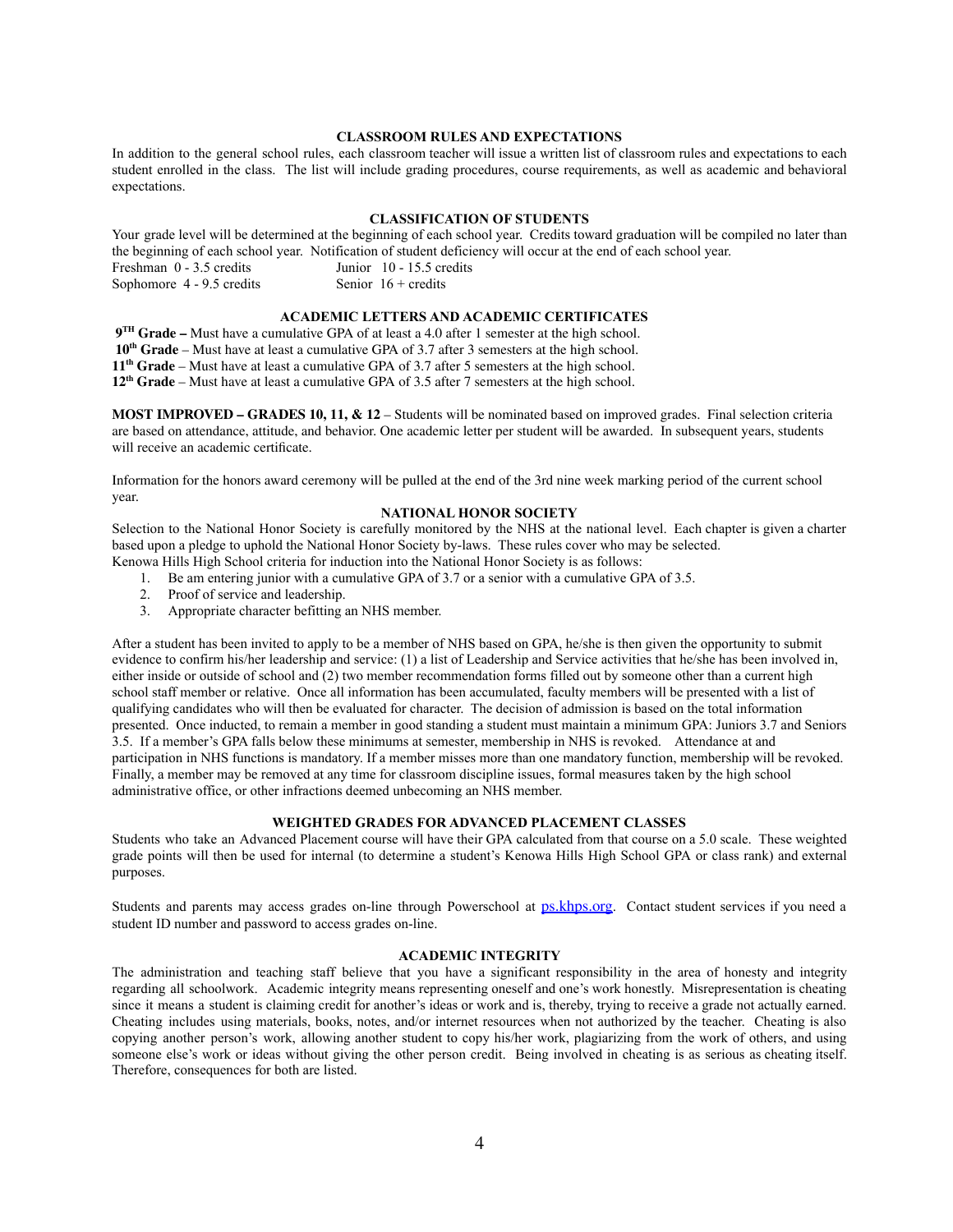Dishonesty, whether in tests or daily work, needs no repetition to be considered a serious offense. Because of the aforementioned beliefs, students caught cheating will face the following consequences:

**1st Offense:** Teacher contacts the parent and the student receives one full day of Knight Crew. The maximum percentage a student can receive on the assignment or assessment is a 60%.

**2nd Offense:** Teacher contacts the parent and the student receives a three (3) day suspension from school. The maximum percentage a student can receive on the assignment or assessment is a 50%.

**3rd Offense:** Teacher contacts the parent and the student receives a five (5) day suspension from school. The student will repeat the class and spend the remainder of the semester for that class in Knight Crew.

\*\* You are still required to pass every measurement topic with a 60% or better.

Students are expected to give their best effort on all standardized tests including MAP tests, MEAP, all PSAT and SAT tests, and MME tests. Students who fail to give their best effort will be prohibited from attending extracurricular activities, school dances and/or school sponsored field trips.

# **SEVERE WEATHER**

**TORNADO WATCH** - A tornado watch is a forecast of the possibility of one (1) or more tornadoes in a large area. When a tornado watch is in effect, the District will continue normal activities but move recess and physical education activities indoors. School will not be dismissed early and dismissal time will be at the regular time even if the watch is still in effect.

**TORNADO WARNING** – A tornado warning signals that a tornado has been sighted and may be approaching. Disabled students who need assistance are to be assisted by the person designated to assist them for building evacuations. No student shall be allowed out of his/her designated area unless his/her parent comes to the school and requests that the student be released. A student is to be released only to his/her parents

# **PROCEDURES:**

- 1. A tornado warning signal is an announcement on the public address system.
- 2. All groups outside the building are to return to the school and go to their designated shelter area.
- 3. Students shall line the interior hallways as quickly and safely as possible away from glass and sit with their backs to the interior wall, knees drawn tightly to their chests, face positioned between their knees, and their hands over their necks. Students in wheel chairs are to remain in their chairs with the back of the chair against the interior wall.
- **4.** Students shall remain quiet to wait for instructions.

#### **STUDENT COUNCIL**

The Student Council represents the students of the school in all matters. Its purpose is to develop a harmonious relationship between the students, the faculty, the community, and the administration; to promote school spirit; to regulate and coordinate extra-curricular activities; and to devise further methods by which the school may be improved.

# **STUDENT SERVICES**

Guidance services are available for every student in school. These services include assistance with educational planning, interpretation of test scores, occupational and career planning, study help, help with home, school, and/or social concerns. Any questions or problems the student may have may be discussed with a counselor. Students wishing to visit a counselor should contact the secretary in the Student Services office to arrange for an appointment.

# **REPEATING FAILED CLASSES**

If a student fails a semester of a full year course, only the semester failed needs to be made up.

### **PROCEDURES FOR STUDENTS RE-TAKING CLASSES**

A student may repeat any course (except independent study classes) to improve a grade previously earned at KHHS or another school. If the course to be repeated is required for graduation, it should be repeated the next time that the course is offered. A KHHS course should not be repeated for credit at another school. The new grade and credits earned at KHHS completely replace the old grade and credit in computing grade point average, although the earlier grade remains on the student's transcript as a No Credit(NC).

The student must fill out and submit a Repeat Course Card to their counselor in order for the above-described calculations to be performed.

Elective credit may be granted for courses that are repeated due to a recommendation by a school official. Requests for this credit to be granted are to be directed to the High School Principal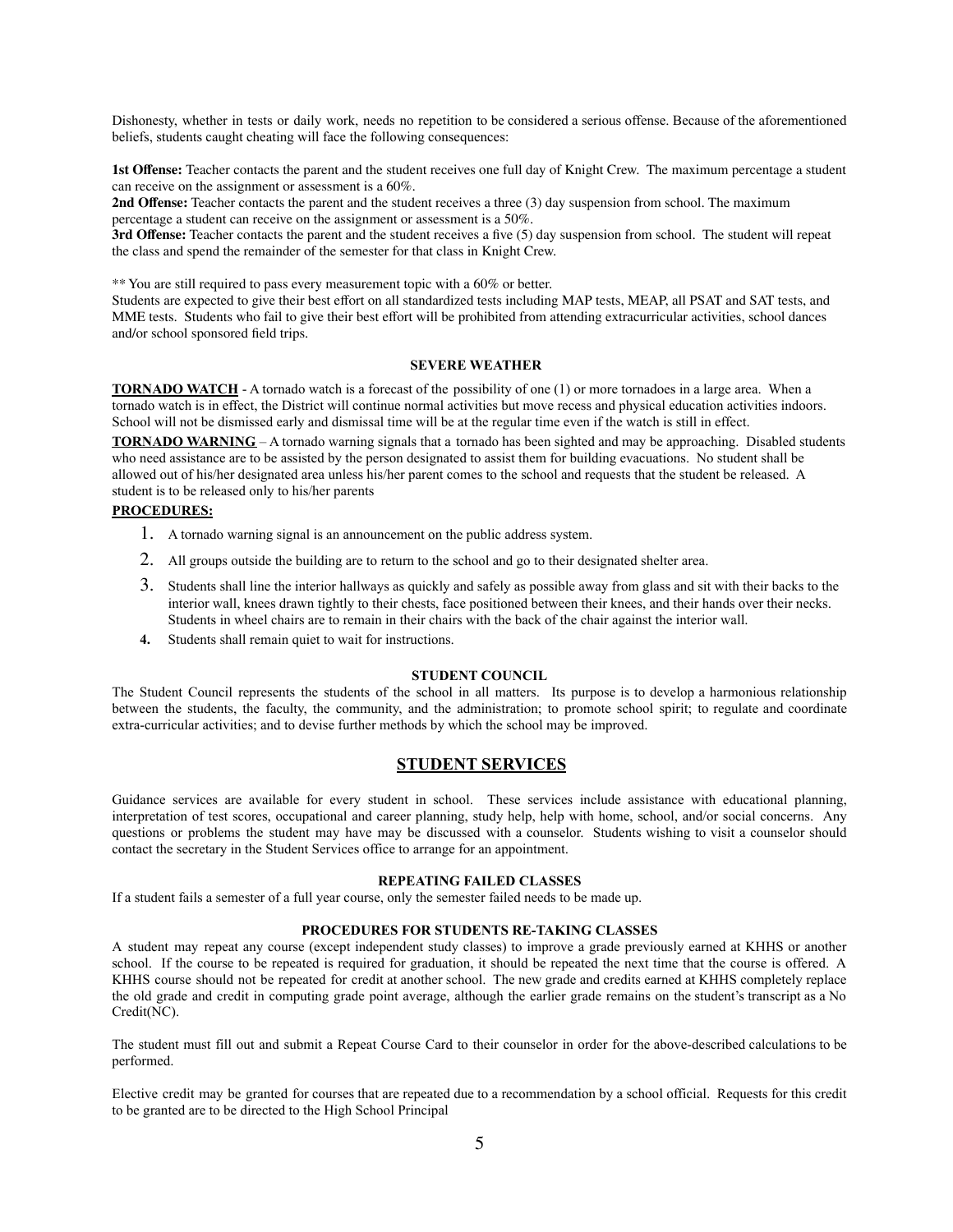# **TESTING OUT PROCEDURE**

In order to test out, a student must exhibit mastery of course content by attaining a grade of 80% or better on a comprehensive final examination. The student may also be required to demonstrate mastery through basic assessments used in the class, which may include, but are not limited to, portfolios, performance, papers, projects, and/or presentations.

Credit earned will be based on successful mastery of the required assessment and recorded as "pass". The grade will not be included in the computation of the grade point average. Credit will be accepted as fulfillment of a requirement in a course sequence. Once credit is granted by "testing out", a student may not receive credit for a lower course in that course sequence. Credit toward fulfillment of graduation requirements will be granted for successful achievement of 80% or better on the final examination and/or completion of additional assessments mentioned above.

Specific dates for "testing out" will be published in advance. Exceptions to this may be made by certain departments that may wish to have students "test out" during the school year. In either case, students must notify the high school principal in writing by filling out the Testing Out form, which can be found in the "forms" section on the high school website. This form must be submitted to the high school principal by May 15 of the current school year. Students may request a course syllabus and course outcomes in order to pre-pare for the examination and/or additional assessments.

Please be advised that school staff cannot be expected to provide review materials, a course syllabus, etc. during the last two weeks of any semester.

Students and parents are expected to plan well in advance if they desire to test out of a course.

NCAA eligibility may be affected by choosing the Testing Out option.

# **DUAL ENROLLMENT**

Effective April 1, 1996, Public Act 160 created the Postsecondary Enrollment Options Act, commonly referred to as dual enrollment. This law directs school districts to assist students in paying tuition and fees for courses at Michigan public or private colleges or universities, if all of the following conditions are met:

1. Students are in grade 9 through 12.

2. Students can qualify for dual enrollment by taking one of the following assessments: EXPLORE, PLAN, ACT, COMPASS, MME, and/or SAT. The following table shows the complete list of scores that qualify students for dual enrollment:

|                   |                     |                     | <b>Minimum Dual Enrollment</b> |
|-------------------|---------------------|---------------------|--------------------------------|
| <b>Assessment</b> | <b>Test Section</b> | <b>Content Area</b> | <b>Qualifying Score</b>        |
| <b>EXPLORE</b>    | <b>Mathematics</b>  | <b>Mathematics</b>  | 17                             |
|                   | Reading             | Reading             | 15                             |
|                   | Science             | Science             | 20                             |
|                   | English             | English             | 13                             |
| <b>PLAN</b>       | <b>Mathematics</b>  | <b>Mathematics</b>  | 19                             |
|                   | Reading             | Reading             | 17                             |
|                   | Science             | Science             | 21                             |
|                   | English             | English             | 15                             |
| <b>ACT</b>        | <b>Mathematics</b>  | <b>Mathematics</b>  | 22                             |
|                   | Reading             | Reading             | 22                             |
|                   | Science             | Science             | 23                             |
|                   | English             | English             | 18                             |
| <b>COMPASS</b>    | <b>Mathematics</b>  | <b>Mathematics</b>  | 52                             |
|                   | Reading             | Reading             | 88                             |
|                   | English             | English             | 77                             |
| MME*              | <b>ELA</b>          | <b>ELA</b>          | 2100                           |

#### **Minimum Dual Enrollment Qualifying Scores 2019-2020**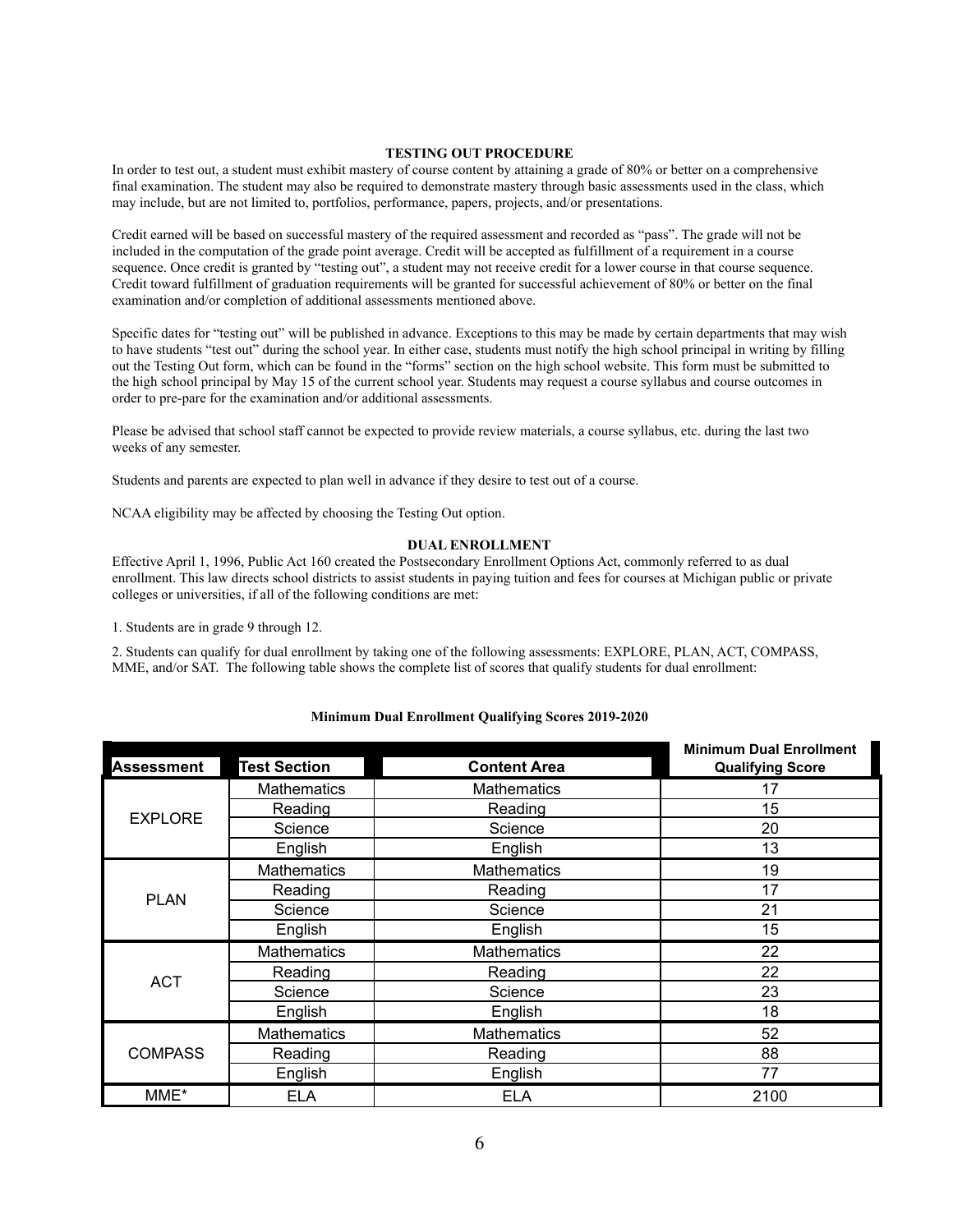|                    | <b>Mathematics</b>      | <b>Mathematics</b>                 | 2100           |
|--------------------|-------------------------|------------------------------------|----------------|
|                    | Science                 | Science                            | 2100           |
|                    | <b>Social Studies</b>   | <b>Social Studies</b>              | 2100           |
| PSAT 8, 9, 10,     | <b>Critical Reading</b> | Evidence-Based Reading and Writing | 460            |
| <b>11/NMSQT 11</b> | <b>Mathematics</b>      | <b>Mathematics</b>                 | 510            |
| <b>SAT</b>         | <b>Critical Reading</b> | Evidence-Based Reading and Writing | 480            |
|                    | <b>Mathematics</b>      | <b>Mathematics</b>                 | 530            |
|                    | Reading                 |                                    |                |
| <b>ACCUPLACER</b>  | Comprehension           | Reading                            | Check with IHE |
|                    | Sentence Skills         | Writing                            | Check with IHE |
|                    | <b>Mathematics</b>      | <b>Mathematics</b>                 | Check with IHE |

\* MME scores are based on the Spring 2018 administration of the M-STEP exams

\*\* There is no state approved scores for Accuplacer. Accuplacer qualifying scores are typically specific to an Institution of Higher Education (IHE). In cases where Accuplacer scores will be used, it is best to contact the IHE to see what scores are kept.

\*PSAT and SAT Scores are from the new redesigned admissions starting in 2015-2016

3. Students must be enrolled in both the school district and postsecondary institution during the local school district's regular academic year and must be enrolled in at least one high school class.

4. The district must not offer the college courses. An exception to this could occur if the local board of education determines that a scheduling conflict exists, which is beyond the student's control.

5. The college courses cannot be a hobby, craft, or recreation course, or in the subject areas of physical education, theology, divinity, or religious education.

6. District provided Advanced Placement (AP) classes qualify as post-secondary options available to students be completed prior to eligibility for a post secondary course in that subject matter at a separate post secondary institution. Situations may exist for school administration to consider exceptions based on post secondary curriculum goals.

7. Michigan Merit Curriculum content expectations for post secondary coursework must be determined to meet MMC requirements to be eligible for completion of the MMC graduation requirements. However students may concurrently be enrolled in like post secondary subject matter if the student meets all other eligibility for dual enrollment.

8. School districts are required to pay the lesser of: a) the actual charge for tuition, mandatory course fees, materials fees and registration fees; or b) that state portion of the students' foundation allowance, adjusted to the proportion of the school year they attend the postsecondary institution.

To apply for dual enrollment, a student must fill out an application, have been admitted to the post secondary institution offering the dual enrollment class, and complete the proper dual enrollment form supplied by the high school prior to the beginning of class. In order for the district to pay for the course(s), the student must:

A. Submit bi-weekly attendance forms with the attendance secretary (All Kenowa Hills High School attendance rules apply for dual enrollment classes.)

B. Inform the Counseling Office Secretary if he/she desires to have the dual enrolled course grade(s) listed on the high school transcript.

Any changes in dual enrollment courses must be approved by the counselor and building principal prior to the beginning of the college semester. Without this approval, the student assumes the financial responsibility for the course(s). If you have any questions about Dual Enrollment, please contact the high school counseling department at 784-3604.

**Please refer to the following website for additional information as it relates to Postsecondary Dual Enrollment Options: [https://www.michigan.gov/documents/mde/9-12\\_Dual\\_Enrollment\\_FAQs\\_397781\\_7.pdf](https://www.michigan.gov/documents/mde/9-12_Dual_Enrollment_FAQs_397781_7.pdf)**

NCAA eligibility may be affected by choosing the Dual Enrollment option.

# **CAREER PREPARATION PROGRAM**

Students must follow the requirements of the Career Preparation program. Students enrolled in this program must have a placement by the second Monday of the semester. All Career Preparation placements are made through the principal's office.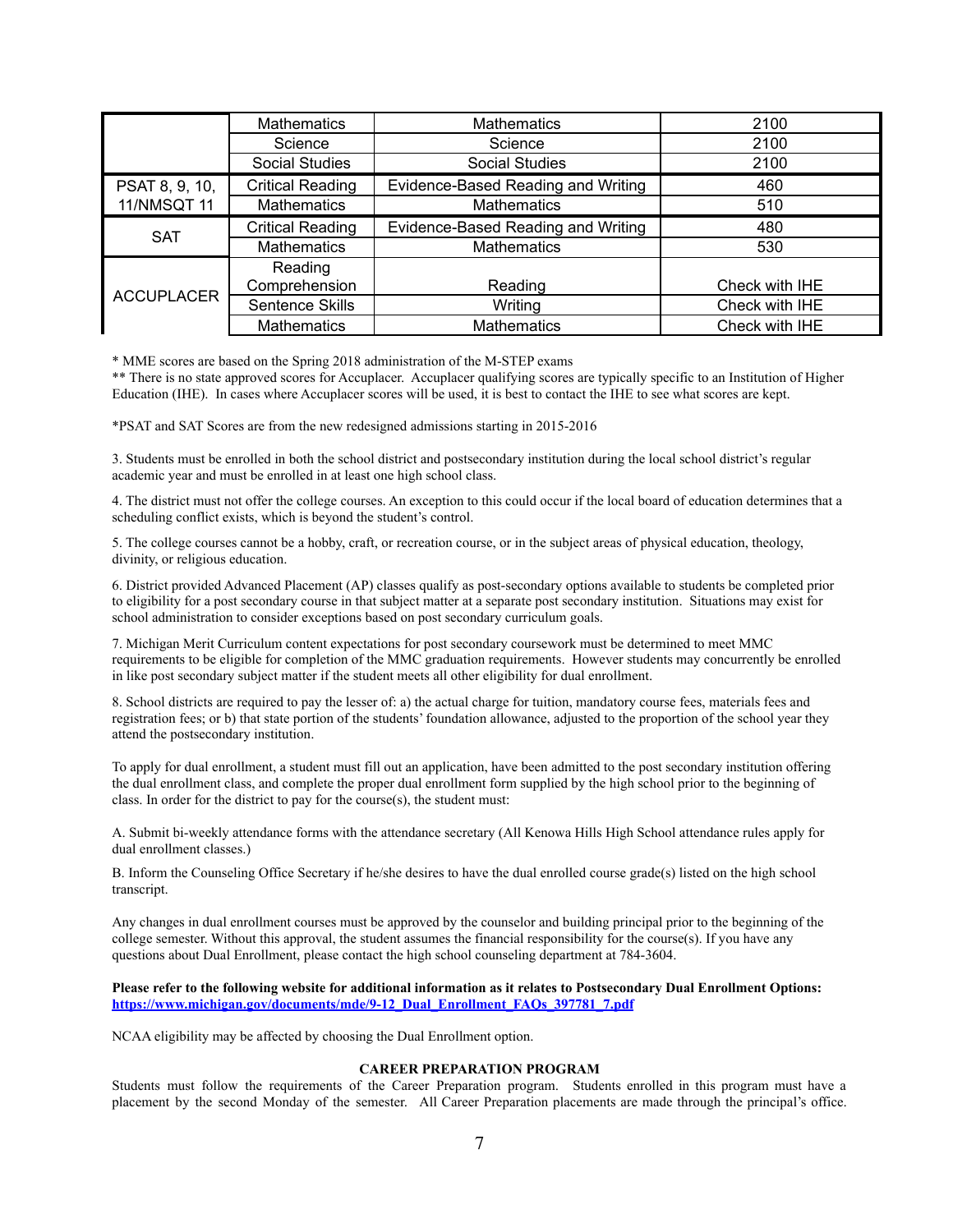Students must obtain a sticker pass to be placed on the back of their student ID in order to leave campus for their placements. Students who quit attending their job, assistantship, internship, or work experience, and fail to communicate with the principal risk failing that class for the semester.

#### **KENT CAREER/TECHNICAL CENTER**

Students who choose to attend the Kent Career Technical Center (KCTC) should remember that there are times during the day when they must wait for bus transportation or when they have returned from KCTC and must wait for their next class to begin. During these times, KCTC students are to be in the foyer by the main office. They are not to be in other areas of the building. Students who are suspended from Kenowa Hills High School will also be suspended from KCTC. Students suspended from the KCTC will also be suspended from KHHS. Students are prohibited from driving to and from KCTC for  $2<sup>nd</sup>$  and  $3<sup>rd</sup>$  session. All KCTC students must ride the bus. Students who drive to KCTC, without prior approval from an administrator, will be subject to disciplinary action and lose driving privileges to school.

### **LOCKERS**

Lockers are the property of the school, and the school retains the right to inspect them at any time. You are assigned the same locker for the duration of the school year for the purpose of storing supplies, jackets, and items essential for the education process. It is your responsibility to keep the interior and exterior of the locker neat and clean. **Stickers, tape or other adhesive based products used to affix items to your locker are strictly prohibited**. Periodic locker checks are designed for the purpose of ensuring school safety and student welfare. Kenowa Hills takes pride in its high academic standards and the conduct of its students, locker displays must be appropriate for a school building. References or depictions of controlled substances are prohibited. Do not give your locker combination to anyone else or occupy any locker other than your own. Do not keep money or valuables in your locker. Students are responsible for keeping their assigned lock on their locker.

The school is not responsible for misplaced, lost, or stolen articles. Students who lose their locks will be charged \$5.00 for a **new lock. Locks are to remain on the locker at all times.**

#### **STUDENT DRIVING/PARKING RULES**

Students that drive to school must be licensed and must register their insured vehicles. The vehicle registration fee is \$20.00 for any vehicle registered prior to spring break, and \$10.00 for any vehicle registered after spring break. This fee must be paid before any student drives his or her vehicle to the high school. A temporary permit may be obtained from the office if an unregistered vehicle is only going to be used one or two days. All registration stickers **MUST BE ATTACHED TO THE DRIVER'S SIDE REAR WINDOW** with the numbers visible at all times. Failure to register a vehicle, and any other improper parking, will result in the following:

**FIRST OFFENSE:** Warning **SECOND OFFENSE:** Immobilization of vehicle (\$20.00 removal fee) **THIRD OFFENSE:** Immobilization of vehicle (\$20.00 removal fee) and driving suspension **FOURTH OFFENSE:** Towing of vehicle at owner's expense

Students are expected to drive in a safe, responsible manner to, at, and from school. Warnings **will not** be given for inappropriate driving. Penalties range from a detention after school to loss of driving/parking privileges on school property to notification of a law enforcement agency. When a student loses his/her driving/parking privilege, no one else may drive/park his/her vehicle on school-owned property. Students that drive/park while their privileges are suspended, or allow someone else to drive/park their vehicle, will have their vehicle towed, and may lose their driving/parking privileges for the rest of the school year.

Students are not to park in the staff, receiving, food service, visitor, or handicap (unless handicapped) parking areas. Drivers are expected to park on the paved parking areas, in one space, between the painted lines.

Students are not allowed to 'visit' their vehicles during the school day. Drivers should lock their vehicles upon arrival at school, and not enter any parking lot until the conclusion of the school day, unless authorized.

Students may not transport other students in their vehicles during the school day without permission from the office. Students who transport students off school grounds during the school day without permission from the office will lose driving privileges.

**FIRST OFFENSE:** Loss of Driving Privileges for (2) two weeks **SECOND OFFENSE:** Loss of Driving Privileges for (9) nine weeks **THIRD OFFENSE:** Loss of Driving Privileges for the remainder of the current school year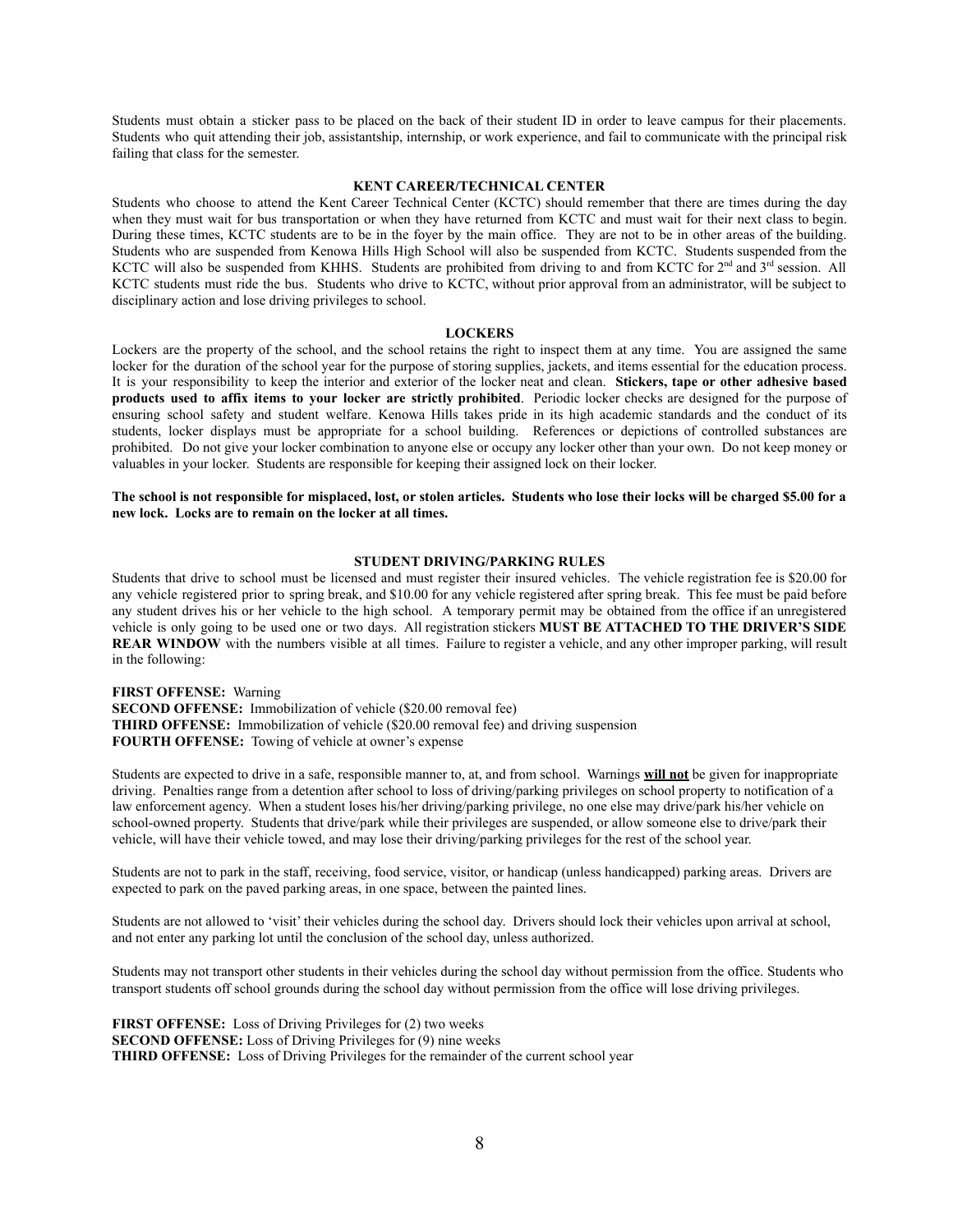Students who leave in a vehicle with another student during the school day without permission from the office are subject to disciplinary action.

**FIRST OFFENSE:** Knight Crew(s) **SECOND OFFENSE:** Knight Crew(s) **THIRD OFFENSE:** Suspension from school up to (10) school days

Kenowa Hills Area Schools is not responsible for any damage to vehicles or thefts from vehicles, although these incidents, and any accidents occurring on school property, should be reported immediately to the high school office.

Student-driven vehicles may be subject to search if there is reasonable suspicion to believe that drugs, alcohol, stolen property, or other contraband might be present in that vehicle.

# **SCHOOL DANCES**

- All school dances are scheduled by the Student Council and are open to students in grades 9-12.
- Students will be required to show ID prior to admission to the dance, and will not be allowed to re-enter after leaving.
- Homecoming, Swirl, & Prom are open to our students and dates under the age of 21 that have been approved by administration prior to the day of the dance.
- All dances will end by 10:30 p.m.
- A staff person shall be at the door to enforce school rules.
- Other chaperones will be assigned to patrol the parking lots, halls, and dance floor and enforce the school conduct code.
- Misconduct could merit suspension from school and/or extra-curricular activities.
- Any student who violates the Drug/Alcohol/Mood Altering Substances and/or Paraphernalia policy during the current school year, will be prohibited from attending all dances.

\*\* If any of the following occurred or is occurring at the time of purchasing your ticket, you are prohibited from attending the dance:

- 1. You are currently off pace and/or failing two (2) or more classes in the current semester.
- 2. You have eleven (11) or more absences in the current semester.
- 3. You have lost credit in the past due to excessive absences and have not made up time.

#### **TELEPHONES**

The school telephones are business phones and are available for student use for attendance purposes and emergencies only.

#### **INSURANCE**

Supplemental accident insurance is provided by an independent insurance company and is available to all students at a reasonable fee. Contact the office for more information.

# **POSTING AND/OR DISTRIBUTING INFORMATION**

Any materials that anyone wishes to distribute or display on school grounds must be approved by the building principal prior to being distributed or displayed.

# **- SCHOOL CULTURE AND CLIMATE -**

Kenowa Hills High School is committed to excellence. We reflect this commitment by helping promote a school culture where excellence occurs. All parties share the responsibility of establishing the school culture. At Kenowa Hills High School, we are proud that our culture reflects and expects positive ethics, attitudes, and personal behaviors from everyone.

## **STUDENT DRESS CODE**

In an attempt to establish some general guidelines for parents/students, any clothing that promotes racism, violence, alcohol, tobacco, drugs, sexual innuendos, implies obscenity, or tends to interfere with the educational process or learning atmosphere are not consistent with KHHS expectations and are not acceptable. Any clothing that shows undergarments is not acceptable for school. Other items that may reasonably be perceived by a student, staff member, or administrator as evidence of membership in or affiliation with a gang are prohibited. Accessories that are worn may not pose a safety threat (e.g. wallet chains, spiked jewelry). Students need to be easily identifiable when entering the school building and throughout the day (e.g. no sunglasses, long coats, or masks other than medical masks for the prevention of disease). Footwear and clothing must afford appropriate protection in the event that a student must evacuate the building at any time of the year. Dress Code policy will be addressed by staff or administration.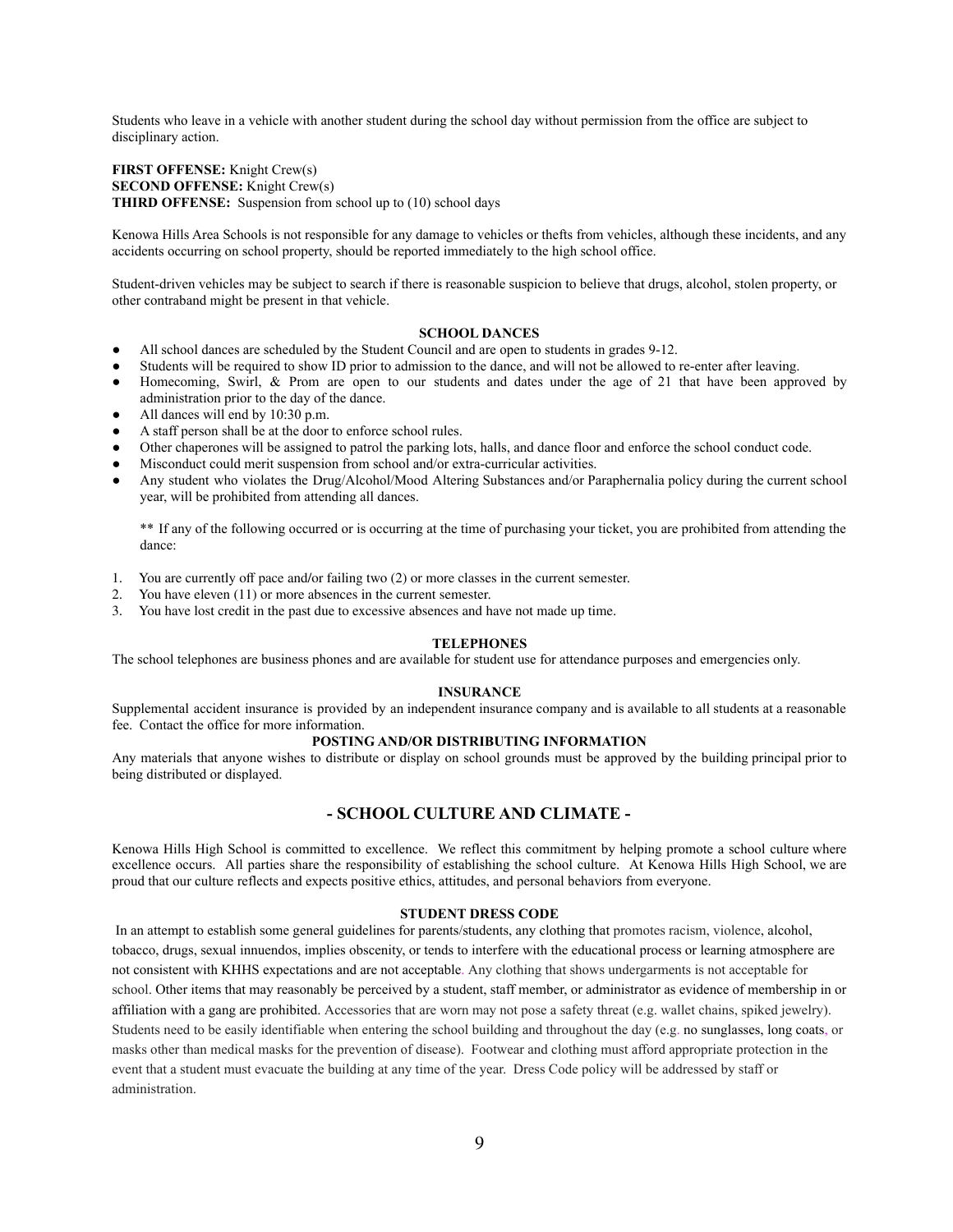# First Offense:

Parent notification and a verbal warning to the student; student changes into appropriate clothing if necessary.

Second Offense: Parent notification and restorative discussion between student and staff member; student changes into

appropriate clothing if necessary.

Third Offense: Progressive discipline as determined by the administration.

# **APPROPRIATE LANGUAGE IN SCHOOL**

Vulgar language, racial slurs, and profanity are disrespectful and are not acceptable at Kenowa Hills High School at any time. Such behavior will lead to the use of restorative practices and/or progressive disciplinary action.

# **ELECTRONIC COMMUNICATION DEVICES**

### **Non-District Technology Devices – Bring Your Own Device (BYOD)**

Kenowa Hills Public Schools is committed to moving students and staff forward in a 21st century learning environment. As part of this commitment, KHPS will allow students, in grade levels 6-12, and staff to access the KHPS wireless network using their own technology devices (i.e. laptops, Smart Phones, iPads, netbooks, etc.) during the learning day. Only with classroom teacher approval, students may use their own devices in the classroom to access and save information from the Internet, communicate with other learners, and use the productivity tools loaded on their devices. At no time is a student allowed to use any third party data network (i.e. Verizon, Sprint, AT&T data access) to access the Internet, networks, or web-based application within the school building.

*KHPS is providing wireless connectivity as a user authenticated service and offers the same content filtering, protection, and regulations as any district owned and deployed device. KHPS is not responsible for any loss, damage, or theft of personally owned technology device. KHPS is not responsible for any loss of information that may arise from the use of the wireless connection or any loss, injury, or damages resulting from the use of the wireless connection. All users of the KHPS network are bound by the district's Acceptable Use Policy for Technology. By signing the KHPS AUP you are agreeing to all of the above cautions and policies as they pertain to both district and non*‐*district devices.*

# **The following guidelines must be followed by all students:**

- Students are prohibited from using any communication devices while riding the school bus.
- Electronic devices may not be used during instructional time. In no case will any personal communication device be allowed at any time that provides for a wireless connection to the Internet or have the capability to take/send photographs of any kind in the restrooms and locker rooms. **Disciplinary action, up to a ten day suspension from school may occur for violating this expectation.**
- Devices operated in violation of this rule, or for any illegal purpose, shall be confiscated, and not returned until, where appropriate, parent(s) /guardian(s) conference has been held.
- Cell phone devices may not be used during any part of the instructional period including hallways and workrooms.
- Phones must be turned off and out of sight during the instructional period.
- Students may access phones before/after school, during passing time, and lunch.
- Students must have permission from the classroom teacher to listen to music on their chromebook.
- If a student refuses to give their electronic device to a staff member upon request is subject to disciplinary action up to and including suspension from school.

### **Consequences for Violating Cell Phone Policy**

1<sup>st</sup> Offense – Warning. Cell phone is confiscated and returned to the student at the end of the instructional period.  $2<sup>nd</sup>$  Offense – Cell phone is confiscated and turned into the main office. The student may get the phone at the end of the day.

 $3<sup>rd</sup>$  Offense – Cell phone is confiscated and turned into the main office. The student must serve a Knight Crew before the student receives their phone. The parent is contacted by the teacher.

4<sup>th</sup> Offense - Cell phone is confiscated and turned into the main office. The student must serve a Knight Crew. Administrator contacts home and a parent must pick up the cell phone.

# **\*\* Order of consequences resets at the semester.**

# **Students possessing electronic devices assume full risk and responsibility for lost, damaged, or stolen equipment.**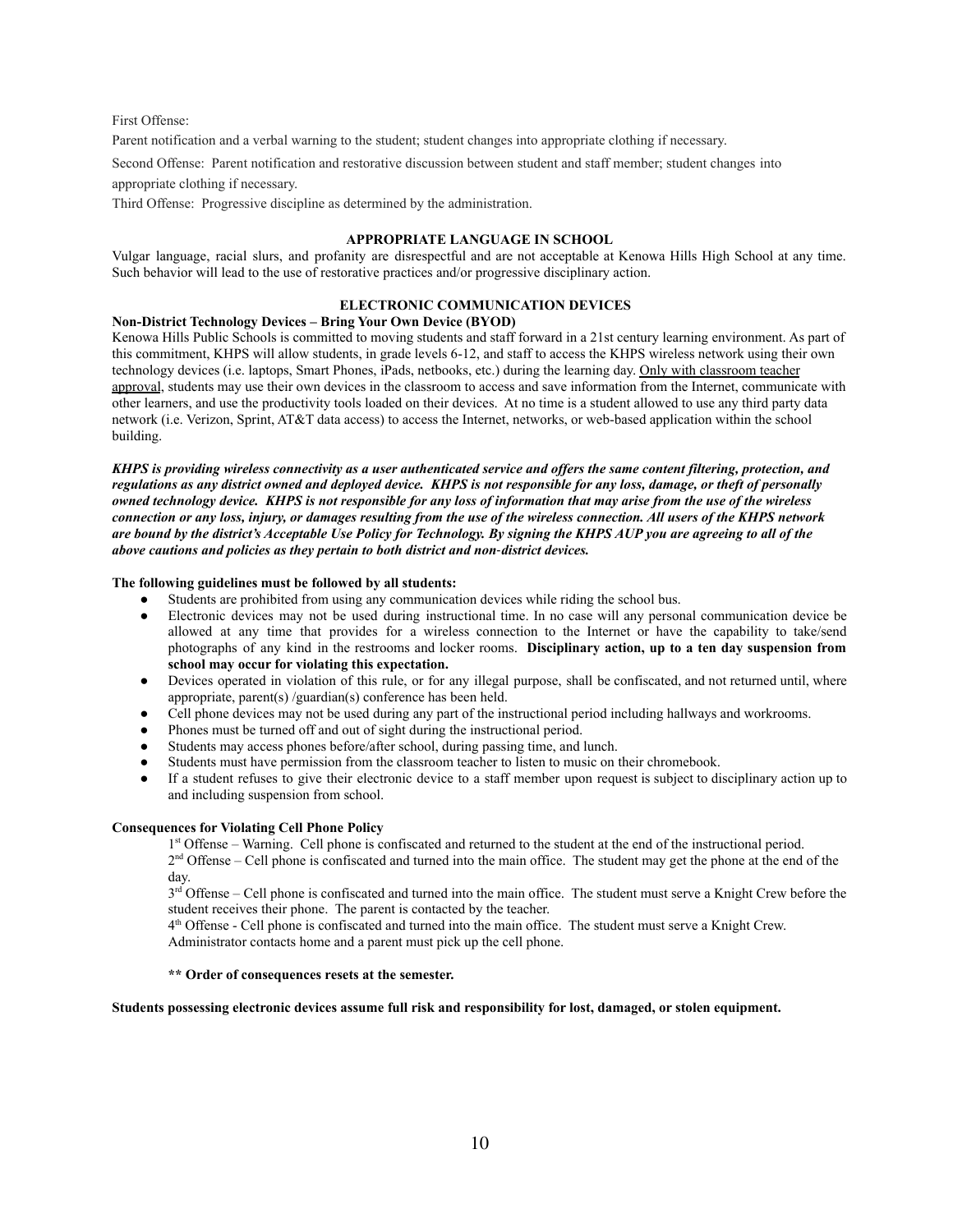# **CARE OF CHROMEBOOKS**

Misuse of Chromebooks will result in disciplinary action. The following is considered misuse:

- Games without teacher permission
- Any sites not pertinent to the learning activity
- Misuse of email (bullying, chatting, non-educational use)
- Physical misuse/abuse in anyway
- Touching or handling of others' Chromebook without permission
- Not charged or not brought to school
- Any violation of the "Acceptable Use Policy"
- Any other behavior deemed inappropriate by staff.

#### **Consequences**

- First offense Warning (Teacher discussion)
- Second offense Consequence at teacher's discretion
- Third, offense detention, and home contact.
- Fourth, fifth offense detention
- Sixth offense Student referred to Assistant Principal.
- At any point, the teacher may take the Chromebook for the rest of the hour. The administration has the right to impose greater penalties than those listed.

# **CYBER-BULLYING**

KHPS believes that all people in our learning community have the right to teach and learn in a supportive, caring, and safe environment without fear of being bullied. We believe that every individual has a responsibility to report an incident of bullying whether it happens to themselves or to another person. Any form of harassment using electronic devices, commonly known as cyber-bullying, by staff, students, or third parties is prohibited and will not be tolerated in the district.

Cyber-bullying is the use of any electronic communication device to convey a message in any form (text, image, audio, or video) that defames, intimidates, harasses, or is otherwise intended to harm, insult, or humiliate another in a deliberate, repeated, or hostile and unwanted manner under a person's true or false identity. In addition, any communication of this form that disrupts or prevents a safe and positive educational or working environment is also considered cyber-bullying.

KHPS will take any report of cyber-bullying seriously and will investigate credible reports.

# **PUBLIC DISPLAYS OF AFFECTION**

Public displays of affection are not permitted. If it occurs, you will be asked to stop, and if necessary be subject to progressive discipline.

# **LUNCH ROOM REGULATIONS**

You are expected to pick up after yourself. Adult lunchroom aides are provided for student supervision and to help when necessary.

# **STUDENT ID**

You will be required to carry your ID card during regular school hours. You will need your ID for the following:

- Using a debit account that you can set up with food service,
- To be admitted to school dances,
- Entry into the library when not with a class,
- To use computers in the library,
- To obtain a hall pass from your teacher,
- Identify yourself, if asked to, by school personnel,
- Identify yourself as being a part of Kent Career/Technical Center or Career Preparation Programs (Assistant, Cadet Teaching, Internship, or Work Experience programs.)

Each student will be furnished an ID card. Replacement ID's will be provided at \$3 for the second card and \$5 for any thereafter.

# **AGE OF MAJORITY - PRIVACY**

The administration of Kenowa Hills High School recognizes that when a student reaches the age of majority (18), he/she is afforded all of the rights and privileges of adulthood once a waiver has been signed. The school will then deal directly with the 18-year-old who has signed the waiver and met with the high school principal.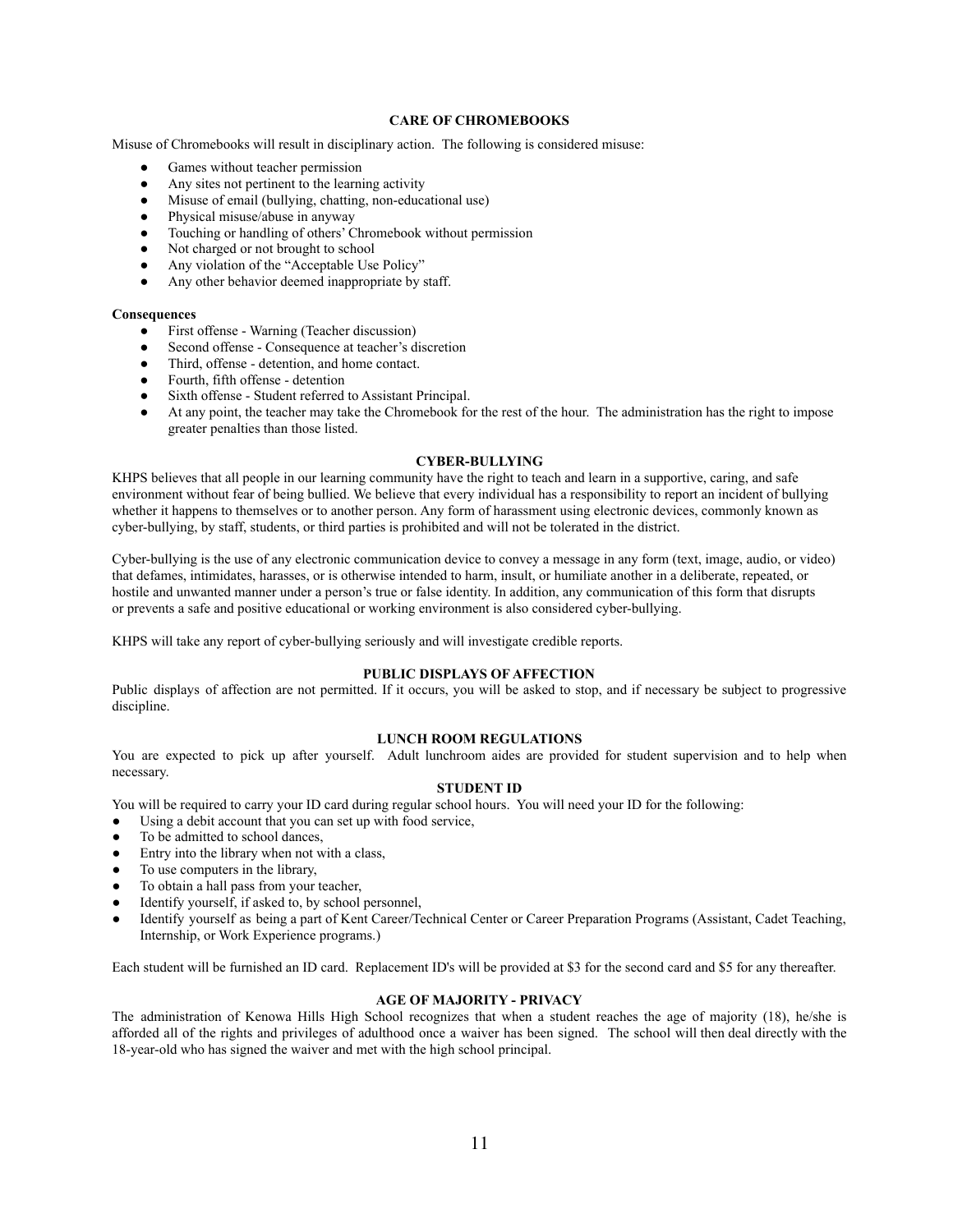# **-KENOWA HILLS HIGH SCHOOL RULES OF CONDUCT-**

Kenowa Hills High School Rules of Conduct are in effect in school, on school property, during field trips, and all other school sponsored activities. Suspension may be used in dealing with violations of these rules. **It is your responsibility to be familiar with the rules contained in this handbook.**

#### **CAMPUS SUPERVISION**

Students are to respect the property of school and others as well as the authority of teachers and other school personnel and to respect reasonable directions from them. When asked by any staff member, a student must identify her or himself and/or accompany the staff member to the office of an administrator. Refusal to obey any school staff member is grounds for discipline. Every staff member shall have the authority to address inappropriate behavior with students. Students who refuse to comply with the above statements may be subject to a suspension of up to ten days, and if necessary, recommendation to the school board for expulsion.

# **REPEATED MISBEHAVIOR**

Students are to behave appropriately in school at all times. In cases where students do not respond to correction and as a result continue to disturb the educational environment, additional progressive discipline will be implemented. Students then may be subject to an attendance or a behavior contract in order to remain a student at KHHS.

Students who have displayed inappropriate behavior on multiple occasions will be prohibited from attending extracurricular activities, school dances, and/or school-sponsored field trips.

Students who have multiple offenses of unexcused absences/tardies or have multiple behavior problems may be subject to suspension and/or a recommendation to the Superintendent of Schools will be made for a long term suspension or expulsion from Kenowa Hills Public Schools.

# **TECHNOLOGY ACCEPTABLE USE POLICY**

Students at KHHS are provided access to computer equipment and services, including the Internet, in an effort to promote educational excellence. Computer and network operations rely on the proper conduct of users who must adhere to strict guidelines. All students will be required to complete an Application for Computer and Network Access before access will be granted. The use of computer equipment and services must be consistent with the educational objectives of Kenowa Hills Public Schools. Violations will result in the student being prohibited from using school technology for up to one full school year.

# **DRUGS, ALCOHOL, MOOD ALTERING SUBSTANCES, PARAPHERNALIA & FIREWORKS**

Students are prohibited from possession, use, delivery, transfer, sale or attempted sale of any alcohol, controlled substances, look-alike drugs, or drug paraphernalia at any time while they are at school or any school-related activity (including but not limited to marijuana, marijuana accessories and/or marijuana-infused products). Fireworks and other incendiary devices are also prohibited. Violations will be referred to the appropriate authorities, and students will be subject to disciplinary action up to and including expulsion from school. Possible suspension may result for up to 10 days and, if appropriate, the student may be recommended to the Superintendent of Schools for expulsion.

\*\* Any student who violates the drugs, alcohol, mood altering and drug paraphernalia policy will be prohibited from attending school dances for one (1) calendar year.

# **TOBACCO/E-CIGARETTES POLICY**

Student use or are possession of tobacco products, e-cigarettes (including vaping) or paraphernalia are not permitted on school property at any time. (Including chewing tobacco) Failure to comply with this regulation will result in the following response:

1st Offense: (2) two day suspension from school. The Kent County Sheriff's Department may be notified.

2nd Offense: (4) four day suspension from school. The Kent County Sheriff's Department will be notified.

3rd Offense: Up to a 10 day suspension from school. The Kent County Sheriff's Department will be notified.

\*\* Any student who violates the use or possession of tobacco products, e-cigarettes (including vaping) or paraphernalia policy will be prohibited from attending school dances for one (1) calendar year.

# **FIGHTING, ASSAULT, THREATS**

In each case, Kenowa Hills High School Administration reserves the right to determine if the incident is considered to be a fight, assault, or threat. Students who fight or threaten to fight may be sent home immediately from school and remain at home for the duration of the investigation.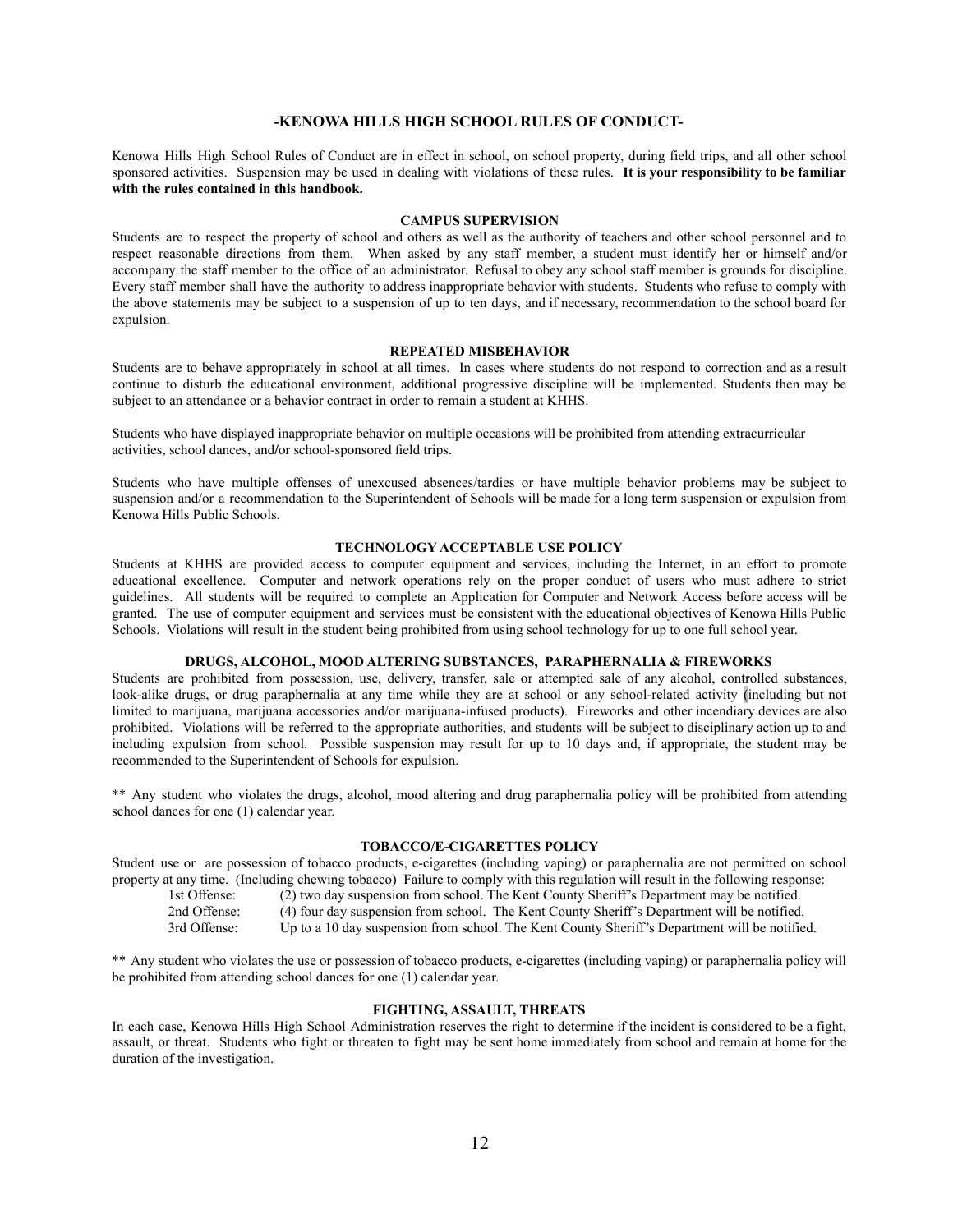# **FIGHTING AND THREATENING TO FIGHT**

Fighting and threatening to fight are extremely disruptive to the educational environment and will not be tolerated at Kenowa Hills High School. It is a priority of this administration to maintain a safe environment for everyone.

We believe that fights can be avoided or settled in a different manner. The administration will investigate the situation and will determine the involvement of all of the involved parties. Students involved in these behaviors will be subject to suspension for up to (5) five days on the first occurrence, and up to (10) ten days with possible recommendation to the Superintendent of Schools for expulsion if appropriate on subsequent offenses. Referrals to law enforcement agencies will be made as necessary.

# **PHYSICALASSAULT**

Any student who physically assaults a school employee, volunteer, or contractor shall be permanently expelled for a minimum of 180 days. Any student who physically assaults another student may be expelled for up to 180 days.

#### **VERBALASSAULT/THREATS**

Any student who commits a "verbal assault" or makes a threat against a District employee, volunteer or contractor on school property, on a school bus or other related vehicle, or at a school sponsored activity or event shall be subject to expulsion for up to 180 school days.

Any student who commits a "verbal assault" or threatens another student, will be subject to suspension for up to ten days and/or expelled for subsequent offenses.

#### **SAFETY CONSIDERATIONS**

The Kenowa Hills High School administration reserves the right to request that the student be deemed safe to be in school before returning to school after a fight, assault, or threat. This may require the student submitting to a mental health assessment which will be the responsibility of the student and parent.

# **LYING OR IMPEDING AN INVESTIGATION**

It is expected that students are truthful and share all knowledge when questioned about incidents on and around campus. Those students who knowingly mislead staff or impede an investigation may be subject to disciplinary action.

#### **SKIPPING**

Students that skip school by leaving campus without permission, going somewhere else on campus rather than their assigned class, or that are absent from school without an appropriate excuse will be assigned to: the Knight Crew, Saturday School, or if appropriate, suspension.

# **THEFT/UNAUTHORIZED POSSESSION OF PROPERTY**

Students are not to engage in theft or be in possession of stolen property. If students are involved in this behavior, they will be expected to make restitution, be suspended for up to (5) five days, and referred to the police if appropriate. Repeat offenses will result in a similar response with the suspension extended up to (10) ten days and/or recommended for expulsion.

#### **FORGERY**

Students are not to sign another person's name or imitate another person's handwriting on any document here at school. Forgery is a serious offense and may result in discipline up to and including suspension.

#### **VANDALISM**

Students involved in defacing others property shall be expected to make restitution for any damage done, be subject to suspension for up to (10) ten days, and if appropriate, be referred to the police and/or recommended for expulsion.

# **DANGEROUS WEAPONS/RAPE/ARSON**

A student found to be in possession of a dangerous weapon or firearm, or a student who commits arson or rape on district grounds, in district buildings, or at school/district sponsored events may be permanently expelled for not less than 180 days from all Michigan school districts, and that information will be entered in the student's permanent record. The student will be referred to the criminal justice or juvenile delinquency system and the appropriate county department of social services or community mental health agency. The parent, legal guardian, and/or student shall also be notified of the referral.

The Superintendent of Schools reserves the authority to expel students, and school administration reserves the authority to appropriately discipline students found to be in possession of weapons that do not fit the definition of a "Dangerous Weapon" in the law cited below.

A student who is in possession of a pocket knife whose blade is less than three inches in length is subject to disciplinary action up to a ten day suspension from school. A police referral will also be made.

This policy is in compliance with the Gun-Free Schools Act of 1994 {20 USC 3351} as amended by P.L. 103-382 {Section 14601, Part F} and MCL-380.1311.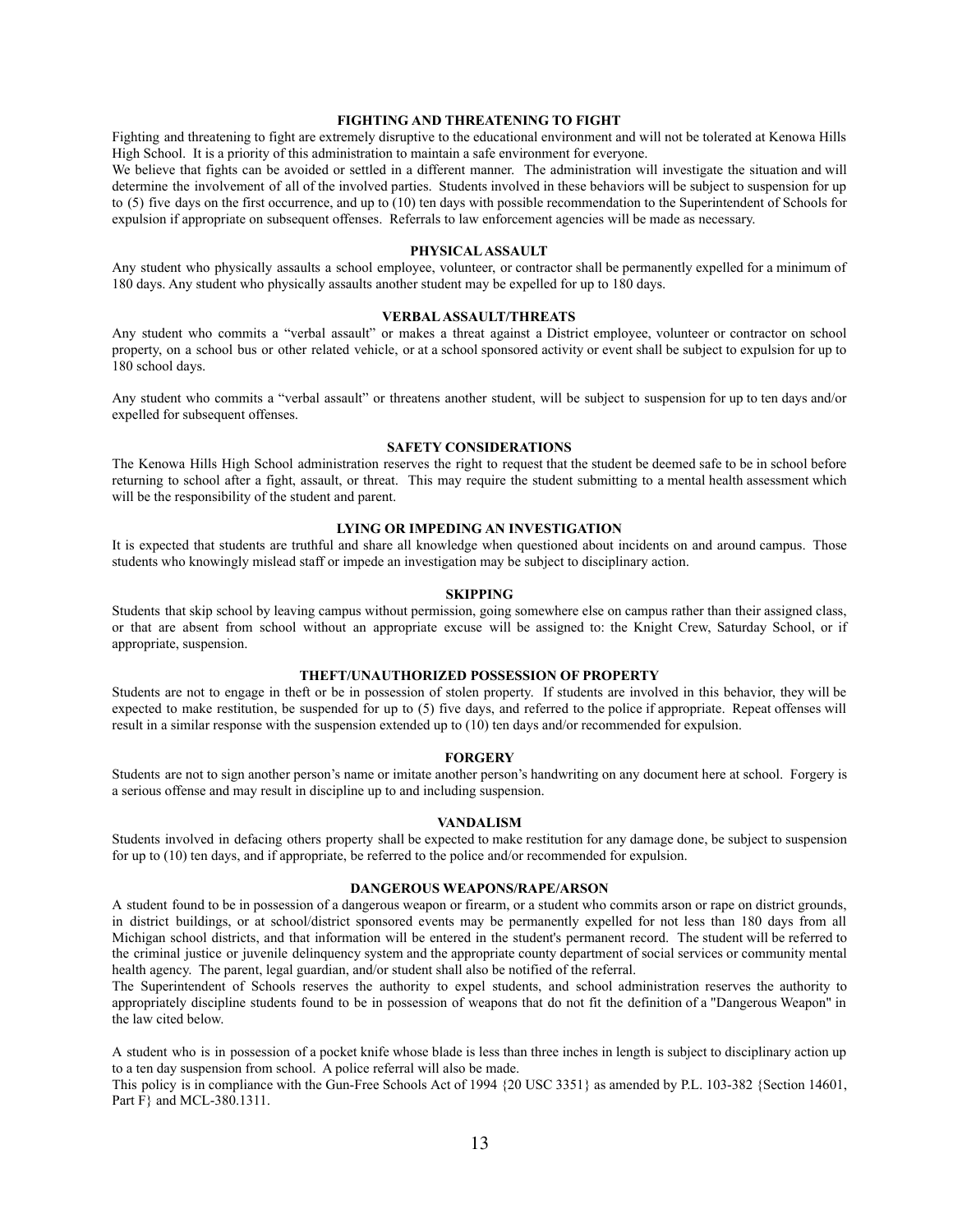#### **ADMINISTRATION SUMMARY**

Exceptions to the rules, regulations, and consequences can only be granted by the school administration. The school administration reserves the right to establish fair and reasonable rules and regulations for things requiring action that are not covered in the handbook that may arise. In all cases, the rules, regulations, and possible punishments shall be as consistent as possible in previously established rules, regulations, and punishments for similar

incidents. The action to be taken may be adjusted based upon the specific circumstances of the violation.

# **-RESPONSE TO INAPPROPRIATE BEHAVIOR-**

Progressive discipline may include any of the following, depending on nature, severity, and/or frequency of the incident:

# **REMOVAL FROM CLASS**

You may be removed from class because of a behavioral concern. If this occurs you must report promptly to the office your teacher directs you to. Students who are removed from class or leave a class on a permanent basis for the remainder of the semester will receive a failing grade in the class.

# **EMERGENCY REMOVAL**

There are times when an emergency removal from class is appropriate. When an emergency removal has occurred, the student shall be given notice of the reasons and an opportunity to tell his/her side of the story as soon as reasonably possible.

### **SNAP SUSPENSION**

Teachers may suspend a student from a subject, class, or activity for up to one school day, when:

- A student engages in acts of physical aggression.
- A student makes profane or vulgar comments (written or oral) toward a district employee or student.
- The student engages in inappropriate physical contact.

When a student receives a snap suspension, the teacher will report the suspension to a building administrator, and arrange a conference with the student's parent/guardian.

#### **KNIGHT CREW**

You may be assigned to this group that will be performing different tasks in and around the building. This could include picking up trash, moving items, and/or other general labor activities. An adult staff member will supervise the Knight Crew. Students who fail to serve Knight Crew successfully will be assigned a full day of Knight Crew or be suspended from school.

### **SUSPENSION**

Whenever you are given a suspension for three or more days, you may be required to participate in a conference with an administrator and parent before being readmitted to school. The student may need to participate in the development of a plan to help change unacceptable behavior. Please note that repeated incidents needing suspension will result in progressively longer suspensions. Students who are suspended for infractions that infringe upon the safety and well-being of others, may be required to submit to an assessment by a mental health professional, at the students expense, before reentry into school.

#### **EXPULSION**

Expulsion is the removal of a student from school by the Kenowa Hills Board of Education. This removal may be permanent or for the remainder of the school year. Expulsion is used when behavior has not been corrected through other means of discipline or when a student's behavior is extremely detrimental to the health, safety, and welfare of the student body. Procedural guidelines for expulsion will be followed. An administrator will notify students and parents of their rights. Expulsion will be considered to be any suspension of more than 10 consecutive school days.

### **SCHOOL CODE REQUIREMENTS FOR SCHOOL DISCIPLINE**

Public Act 360 adds section 1310d when reviewing student discipline. Schools must consider all of the following factors before suspending and/or expelling a student:

- 1. The student's age;
- 2. The student's disciplinary history;
- 3. Whether the student has a disability;
- 4. The seriousness of the violation or behavior committed;
- 5. Whether the violation or behavior committed threatened the safety of any student or staff member;
- 6. Whether restorative practices will be used to address the violation or behavior committed; and
- 7. Whether a lesser intervention would properly address the violation or behavior committed.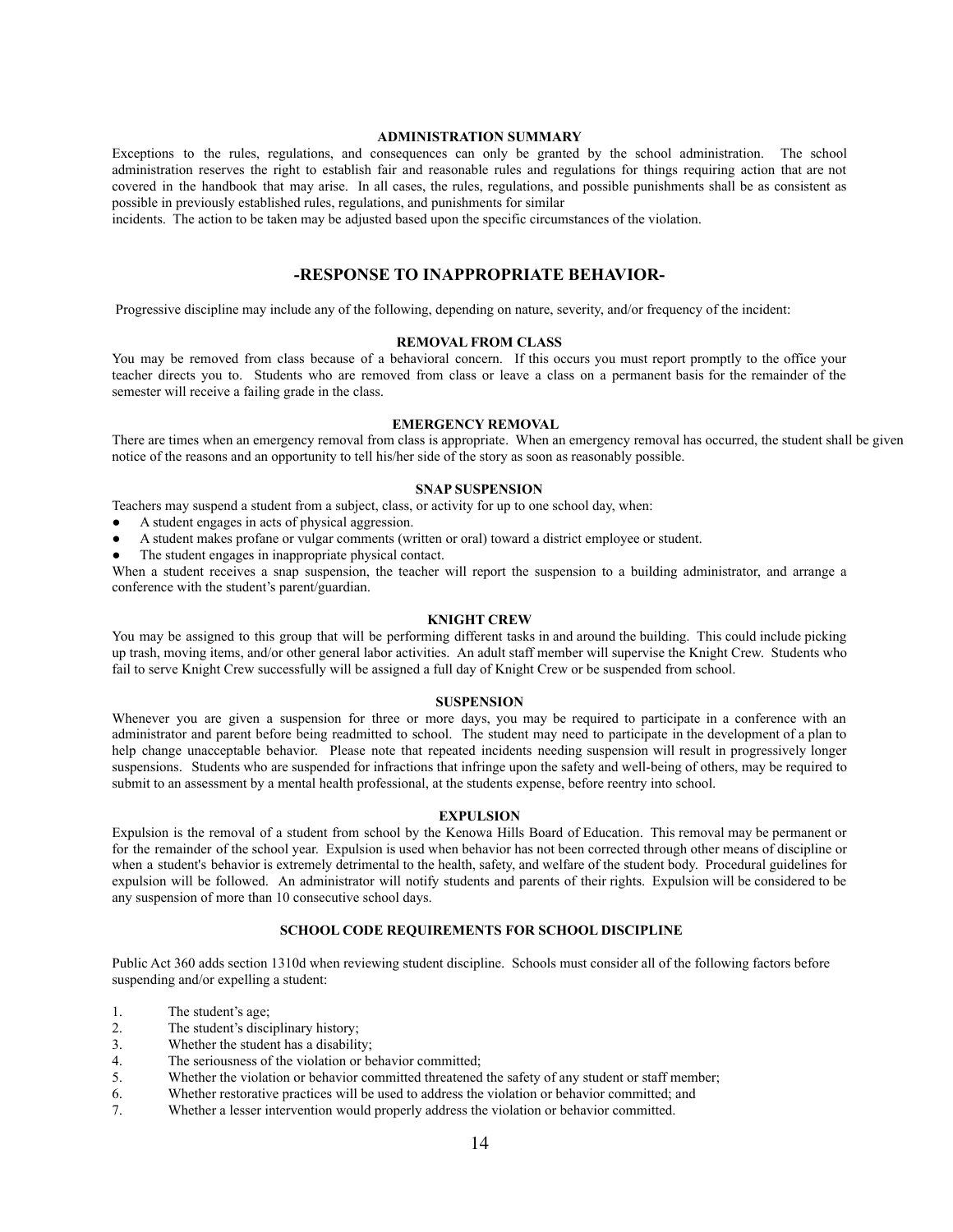For suspensions of eleven (11) or more days and expulsions, there is a rebuttable presumption against the suspension or expulsion. For suspensions of ten (10) days or less, there is no presumption against the suspension, but these factors must still be considered.

# **RESTORATIVE PRACTICES**

Public Act 361 adds section 1310c and requires school officials to consider using restorative practices as an alternative or in addition to suspending or expelling a student. Restorative practices are defined as "practices that emphasize repairing the harm to the victim and the school community caused by a pupil's misconduct."

# **DUE PROCESS AND APPEALS FOR DISCIPLINE**

A student will be given an explanation of the discipline and an opportunity to tell their side of the story before consequences are issued. Students have 24 hours from the time of notification of discipline consequences to communicate a request for an appeal hearing. All appeals requests must be made directly to the building principal. Consequences that are issued by the assistant principal are appealed to the building principal. A decision made by the principal or designee is the final step in the appeals process.

#### **APPEAL PROCESS FOR ATTENDANCE**

Kenowa Hills High School recognizes that student attendance must be treated as an individual matter for each student. To ensure that each student is given due process, the school has established the following procedure for students who have exceeded the allowable numbers for a semester. For attendance purposes, parents will have three (3) school days from the date of notification to submit in writing their request for an appeal. If a request for appeal is not received in the office within three (3) school days, the decision will stand. Upon an attendance appeal being submitted by the parents/guardians in writing, a school review committee may make adjustments to the attendance limit due to extenuating circumstances.

# **APPEAL PROCESS FOR GRADES**

In the event that a student and parent/guardian feel that a mistake has been made or there is some justifiable reason why the student's final grade should be changed for a given class, the student and parent/guardian shall first meet with the teacher responsible for issuing the grade in an attempt to solve the matter.

If the matter is not resolved to the satisfaction of the student and parent/guardian, they have the right to appeal to a review panel within 30 days from the time that the grade was received. The review panel shall be comprised of a building administrator and two teachers selected by the building principal (not including the teacher administering the grade in question). The review panel shall render a decision within 30 days of meeting with the student, parent/guardian, and the teacher. The decision of the review panel shall be final and may not be appealed.

# **- ATTENDANCE INFORMATION -**

Because school attendance is a major factor related to academic success, the students of Kenowa Hills High School are expected to attend school on a regular and consistent basis. Students must be present if they intend to take full advantage of the opportunities offered to them in the classroom. Regular attendance at school teaches self-discipline and responsibility, which are characteristics of reliable and employable adults. It is the responsibility of the students, parents, faculty, and administration to recognize the importance of school attendance and its impact on academic achievement. It is our belief that in order for learning to occur, the student must be present 90% of the days each semester.

# **ATTENDANCE PROCEDURE**

At Kenowa Hills High School there are different types of absences. It is understood that absences can occur for a variety of reasons. Therefore, to assure consistency, **High School Administration will be responsible for determining what type of absence has occurred.** The following definitions will serve to distinguish what type of absence has

# **TYPES OF ABSENCES**

Student absences will be categorized as follows:

# EXCUSED

occurred.

- 1. Personal illness
- 2. Death in the family
- 3. Extreme family emergency
- 4. Family vacation with prior approval\*
- 5. Religious observances
- 6. Mandatory court appearance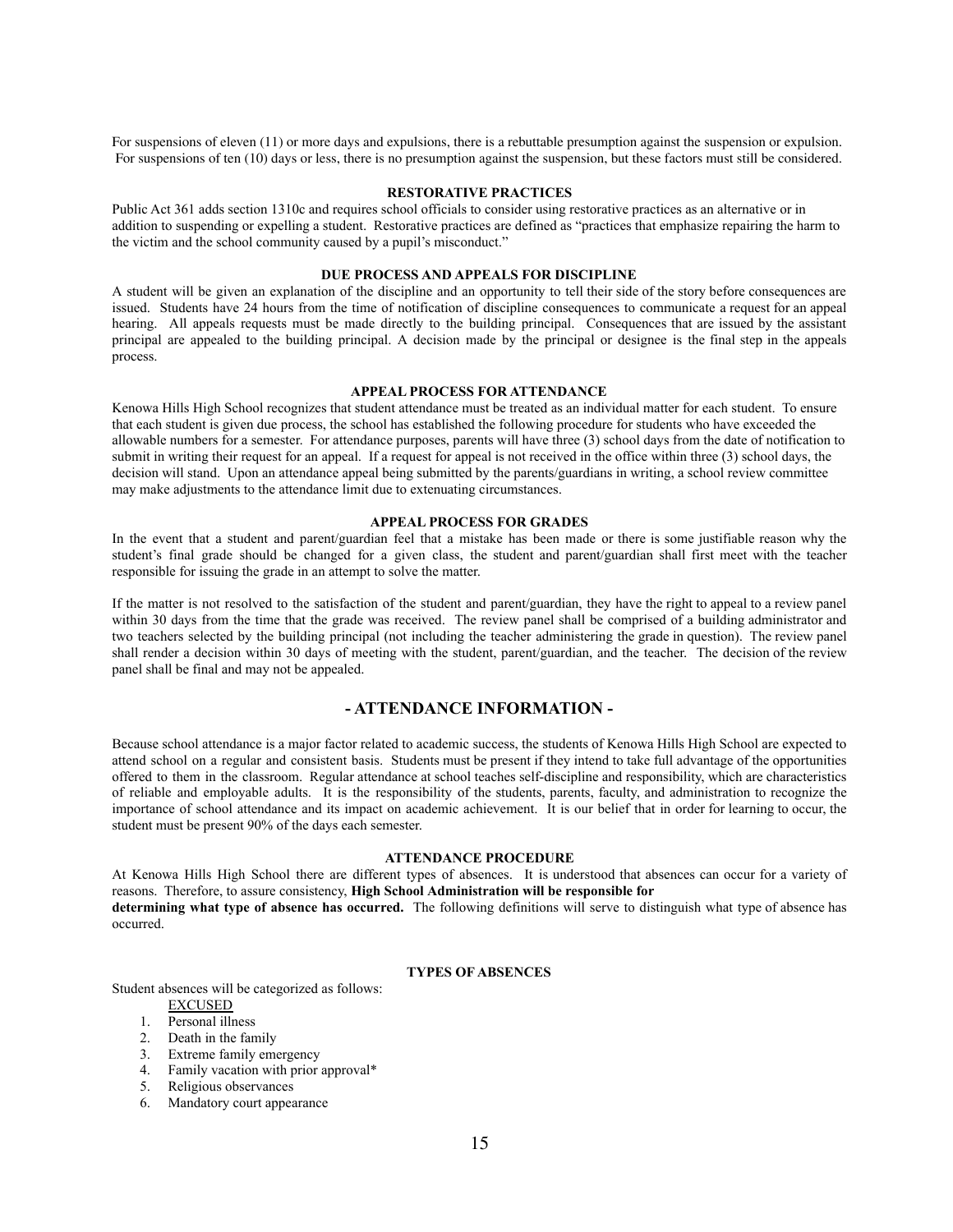**Family Vacation:** If a Restricted Absence Form is filled out & returned to the office before leaving on vacation, all vacation days will be counted in the following manner toward the 10 day limit. The first day of any vacation will be counted as one full day of absence. Each successive day will be counted as one-half day of absence.

# UNEXCUSED

- 1. No phone call is made within the time period
- 2. Students missing a class to work on assignment(s) from another class
- 3. Any absence that does not fit into one of the categories described as excusable.

NON-CHARGEABLE ABSENCES

- 1. School related absences (field trips, class meetings, etc.)
- 2. Suspensions
- 3. Funerals
- 4. College visits with prior approval and documentation\*
- **5.** Doctor/Dentist/Orthodontist appointment (documentation is needed when returning to school). **The attendance office must receive documentation of this appointment within seven (7) school days of the absence.**
- 6. Extenuating circumstances

\*College visits must be arranged through Student Services and the student must return to school with documentation of the visit. Failure to do so may result in the student receiving an unexcused absence.

# **TRUANCY/CHRONIC ABSENTEEISM**

**Chronic Absenteeism** is when students miss 10% or more of scheduled school days (to date). This includes excused and unexcused absences.

**Truancy** is ten unexcused absences in a school year.

If a student is chronically absent/truant, the following steps will be taken.

- 1. After eight absences, a letter will be sent home. If a parent email is available, the letter will be emailed to the student and parent. After ten absences. A letter will be sent home and a meeting will take place with the student to review attendance patterns.
- 2. If attendance issues persist, a meeting will be called between the parent, student and KHHS administrator. The Kent ISD Office of Attendance and Truancy will also be notified to support our efforts. An attendance improvement plan will be established (which could include, but not limited to loss of parking pass, loss of passes out of class, loss of privileges to attend dances, sporting events). This meeting may happen at home, with the School Resource Officer, if parents fail to attend.
- 3. If improvement is not noted, a referral, for Truancy Action, to the Kent County Truancy officer will be made.

# **WHAT TO DO WHEN A STUDENT WILL BE ABSENT**

When a student is going to be absent from school a parent or legal guardian must call school within 24 hours of the absence or the absence will be considered unexcused. The telephone number is 784-2400 ext. 3201. An answering machine is available for early morning and evening calls. Only the student's parents or legal guardians may call to request that the absence be excused, unless the student is in privacy. If phone contact is not made within the accepted time period, the absence will be unexcused. Daily credit will not be earned for the hour(s) missed due to unexcused absence(s) and the student may also be subject to further discipline.

# **PRE-ARRANGED ABSENCES**

When a pre-arranged absence from school is requested, the student must arrange for assignments, tests, projects, or quizzes prior to the absence. Students must obtain the appropriate form through the office and it must be returned to the office prior to the planned absence.

# **ARRIVING LATE - SIGNING IN**

Students coming in to school after the start of the school day must sign in the main office with the secretary.

### **LEAVING CAMPUS DURING THE DAY - SIGNING OUT**

No student may leave the building during the course of the day without notifying the main office. If a student does not sign out of the office and get permission before he/she leaves the building, he/she will be subject to discipline and the absence will be considered unexcused. Students will not be allowed to leave school during the day to get books, uniforms, etc.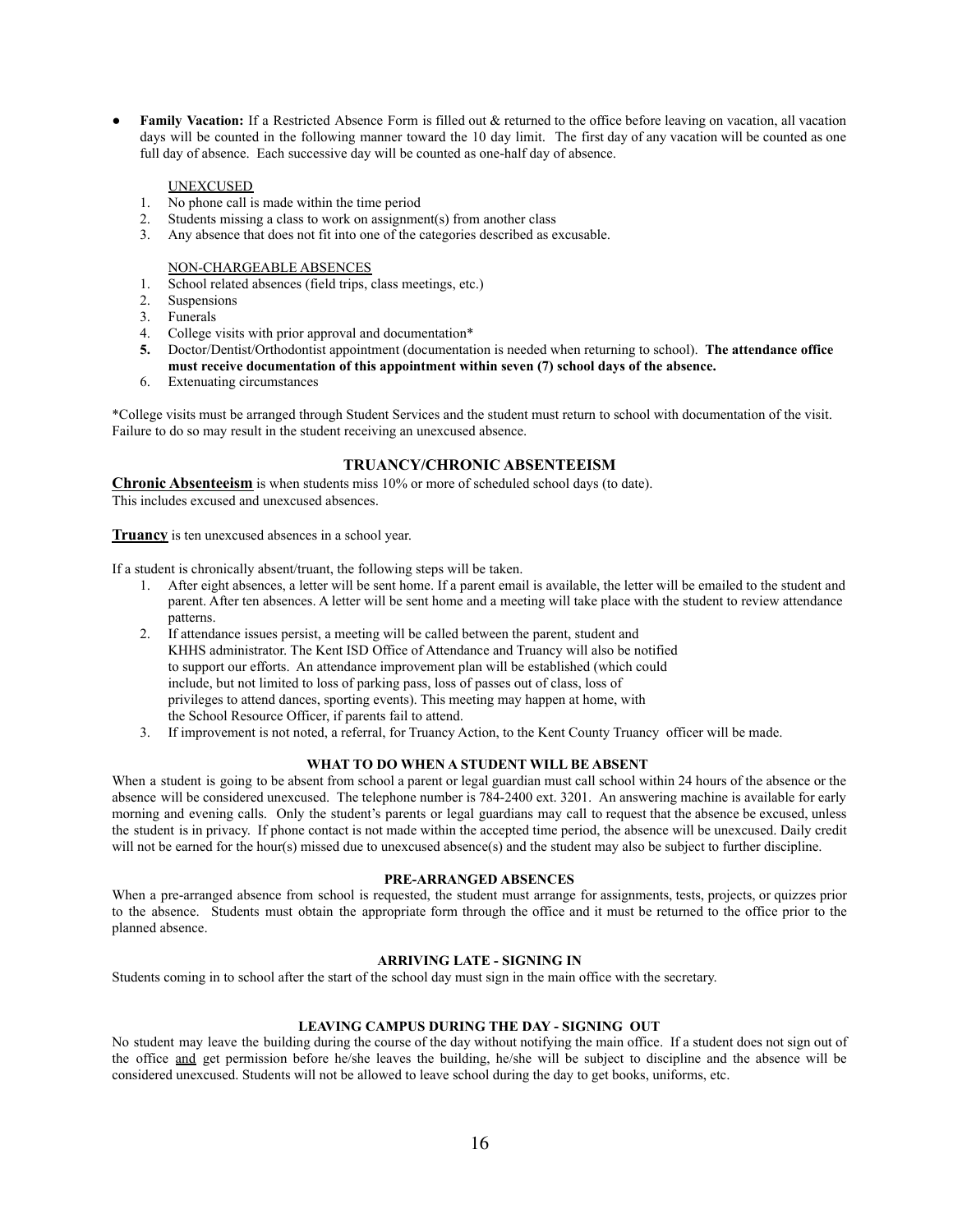# **ILLNESS DURING THE DAY - CHECKING IN**

If you are ill and need to leave school or miss a class you must first check in at the main office. The office will contact parents or provide you with a place to stay temporarily. Absences that result due to students not checking into the office will be unexcused.

# **EXCESSIVE ABSENTEEISM**

The following guidelines apply to all absences, except for the non-chargeable absences. Should a student exceed 10 excused or unexcused absences per semester in any class, the student risks failing to earn credit. Students who have exceeded (10) ten chargeable absences in a semester will be prohibited from attending extracurricular activities, school dances, and/or school-sponsored field trips.

#### **PARENT NOTIFICATION PROCEDURE**

Parents will be notified by mail, email and/or phone during the course of a semester regarding their son/daughter's attendance. This will occur periodically throughout the semester. Administration will also meet individually with students who have acquired excessive absences. Students and parents may access attendance on-line through Powerschool at **[www.ps.khps.org](http://www.ps.khps.org).** Contact student services if you need a student ID number and password to access grades on-line.

# **OPPORTUNITY FOR MAKE-UP OF DAYS ABSENT**

When a student reaches 11 absences (excused or unexcused), she/he risks failing to earn credit. When a student exceeds ten (10) days of absence, he/she will be given the opportunity to make up the days in excess of the ten-day limit. Students will have the opportunity to make-up days.

If a student continues to be absent after the aforementioned steps are taken, the student will fail to earn credit in the class. Knight Crew may be assigned for the class period(s) where the student fails to earn credit. If a student is failing to earn credit in all classes, he/she may be withdrawn from KHHS for the remainder of the semester.

# **TARDINESS – LATE TO CLASS**

Tardiness to class is unacceptable. One unexcused tardies to class per semester will result in a detention. Subsequent tardies may be turned in to the Administration for disciplinary action. Any arrival to class after the first 10 minutes of the hour will be considered as an absence. Students tardy to class more then two times per class per semester may be assigned Knight Crew for that hour.

#### **TARDINESS – LATE TO SCHOOL**

Tardiness to school in the morning is unacceptable. Students who arrive after school has begun must sign in. Oversleeping, and missing the bus or a ride, are not acceptable reasons for being late to school and are not excusable. Students who are excessively late to school will be subject to disciplinary action.

Students who are habitually tardy will be considered insubordinate, and may be subject to suspension if all other efforts to change behavior have failed.

# **- STATEMENTS AND POLICIES -**

# **STATEMENT OF NON-DISCRIMINATION**

It is the policy of Kenowa Hills Public School District that no person shall, on the basis of race, color, religion, national origin or ancestry, sex, age, disability, height, weight, or marital status be excluded from participation in, be denied the benefits of or be subjected to discrimination during any program or activity or in employment. The following person has been designated to handle inquiries regarding nondiscrimination policies:

Assistant Superintendent for Business and Support Services, 2325 Four Mile Road NW, Grand Rapids, Michigan 49544, Phone: 616-784-2517.

# **RELEASE OF DIRECTORY INFORMATION**

Kenowa Hills Public Schools Public Schools, in accordance with the Family Rights and Privacy Act, has the practice of releasing student directory information to organizations or groups that request such information, unless the parents/guardians of a student request in writing that such information be withheld. Please forward that request to withhold directory information from being released to the attention of the building principal. This request must be made each school year.

Directory information may include the student's: name, address, telephone number, date of birth, place of birth, major field of study, participation in

school activities, dates of school attendance, honors, awards, and other similar information.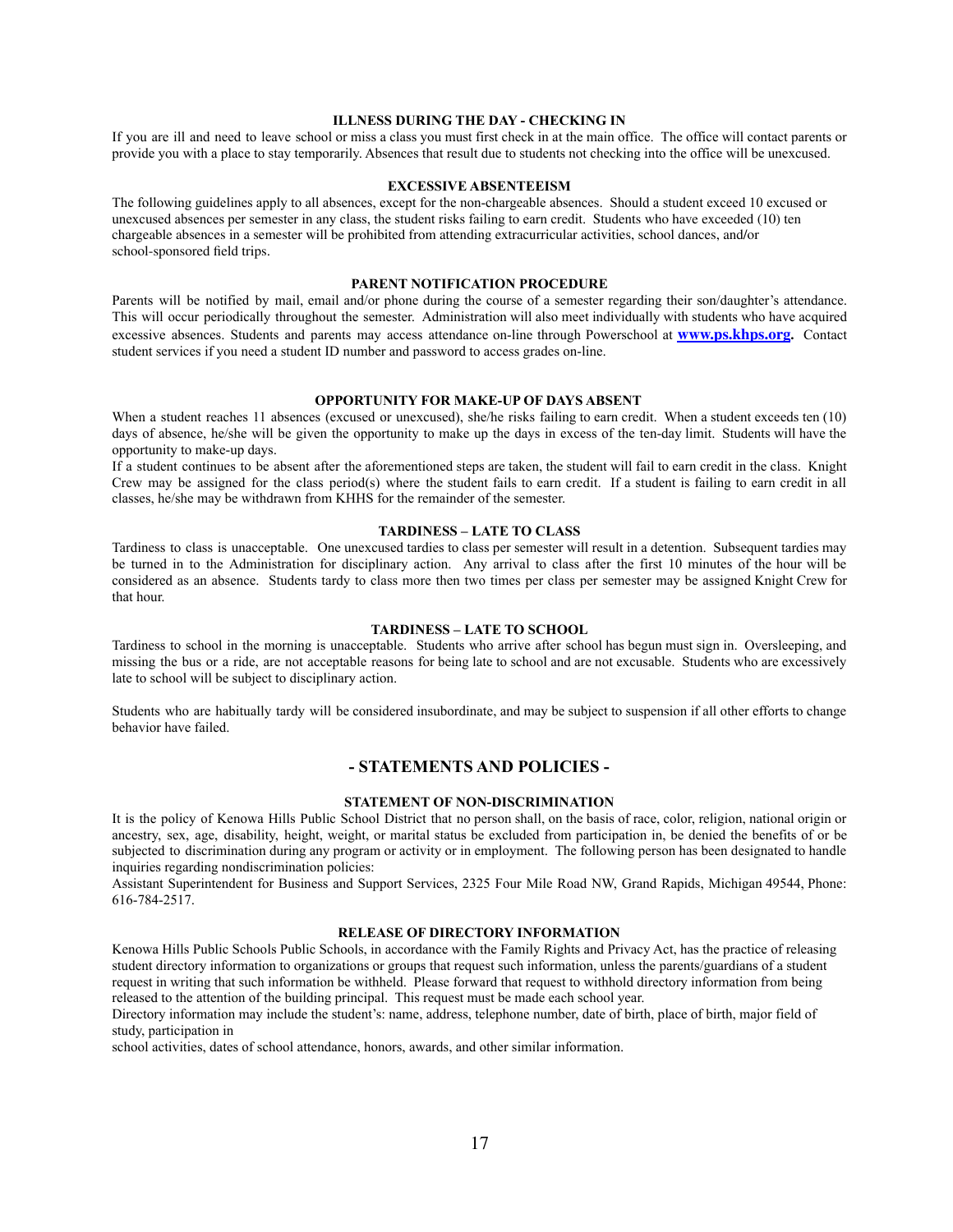# **BULLYING AND OTHER AGGRESSIVE BEHAVIOR TOWARD STUDENTS**

It is the policy of the District to provide a safe and nurturing educational environment for all of its students. This policy protects all students from bullying/aggressive behavior regardless of the subject matter or motivation for such impermissible behavior.

Bullying or other aggressive behavior toward a student, whether by other students, staff, or third parties, including Board members, parents, guests, contractors, vendors, and volunteers, is strictly prohibited. This prohibition includes written, physical, verbal, and psychological abuse, including hazing, gestures, comments, threats, or actions to a student, which cause or threaten to cause bodily harm, reasonable fear for personal safety or personal degradation.

Demonstration of appropriate behavior, treating others with civility and respect, and refusing to tolerate harassment or bullying is expected of administrators, faculty, staff, and volunteers to provide positive examples for student behavior.

This policy applies to all "at school" activities in the District, including activities on school property, in a school vehicle, and those occurring off school property if the student or employee is at any school-sponsored, school-approved or school-related activity or function, such as field trips or athletic events where students are under the school's control, or where an employee is engaged in school business. Misconduct occurring outside of school may also be disciplined if it interferes with the school environment.

#### **Procedure**

Any student who believes she/he has been or is the victim of bullying, hazing, or other aggressive behavior should immediately report the situation to the Principal or assistant principal. The student may also report concerns to a teacher or counselor who will be responsible for notifying the appropriate administrator or Board official.

Every student is encouraged, and every staff member is required, to report any situation that they believe to be aggressive behavior directed toward a student. Reports shall be made to those identified above. Reports may be made anonymously, but formal disciplinary action may not be taken solely on the basis of an anonymous report. If the investigation finds an instance of bullying or aggressive behavior has occurred, it will result in prompt and appropriate remedial action. This may include up to expulsion for students. Individuals may also be referred to law enforcement or other appropriate officials.

# **Non-Retaliation/False Reports**

Retaliation or false allegations against any person who reports, is thought to have reported, files a complaint, participates in an investigation or inquiry concerning allegations of bullying or aggressive behavior (as a witness or otherwise), or is the target of the bullying or aggressive behavior being investigated, is prohibited and will not be tolerated. Such retaliation shall be considered a serious violation of Board policy, independent of whether a complaint of bullying is substantiated. Suspected retaliation should be reported in the same manner as bullying/aggressive behavior.

Making intentionally false reports about bullying/aggressive behavior for the purpose of getting someone in trouble is similarly prohibited and will not be tolerated. Retaliation and intentionally false reports may result in disciplinary action as indicated above.

#### **Definitions**

The following definitions are provided for guidance only. If a student or other individual believes there has been bullying, hazing, harassment or other aggressive behavior, regardless of whether it fits a particular definition, s/he should report it immediately and allow the administration to determine the appropriate course of action.

**"Aggressive behavior"** is defined as inappropriate conduct that is repeated enough, or serious enough, to negatively impact a student's educational, physical, or emotional well-being. Such behavior includes, for example, bullying, hazing, stalking, intimidation, menacing, coercion, name-calling, taunting, making threats, and hitting/pushing/shoving.

**"At School"** is defined as in a classroom, elsewhere on school premises, on a school bus or other school related vehicle, or at a school-sponsored activity or event whether or not it is held on school premises. It also includes conduct using a telecommunications access device or telecommunications service provider that occurs off school premises if either owned by or under the control of the District.

**"Bullying"** is defined as any gesture or written, verbal, graphic, or physical act (including electronically transmitted acts - i.e. internet, telephone or cell

phone, personal digital assistant (PDA), or wireless hand held device) that, without regard to its subject matter or motivating animus, is intended or that a reasonable person would know is likely to harm one (1) or more students either directly or indirectly by doing any of the following:

- A. substantially interfering with educational opportunities, benefits, or programs of one (1) or more students;
- B. adversely affecting the ability of a student to participate in or benefit from the school district's educational programs or activities by placing the student in reasonable fear of physical harm or by causing substantial emotional distress;
- C. having an actual and substantial detrimental effect on a student's physical or mental health; and/or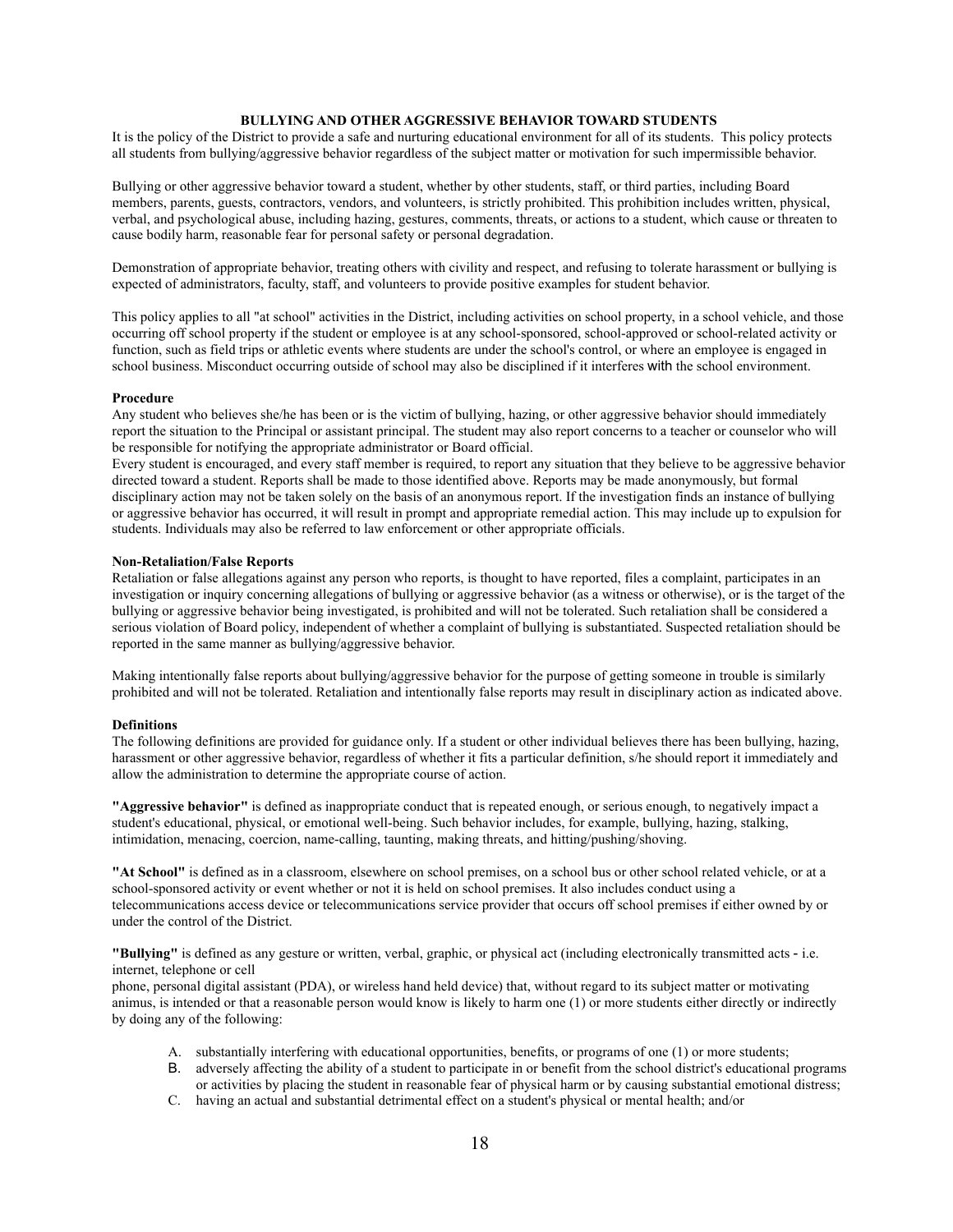D. causing substantial disruption in, or substantial interference with, the orderly operation of the school.

Bullying can be physical, verbal, psychological, or a combination of all three. Some examples of bullying are:

- A. Physical hitting, kicking, spitting, pushing, pulling; taking and/or damaging personal belongings or extorting money, blocking or impeding student movement, unwelcome physical contact.
- B. Verbal taunting, malicious teasing, insulting, name calling, making threats.
- C. Psychological spreading rumors, manipulating social relationships, coercion, or engaging in social exclusion/shunning, extortion, or intimidation. This may occur in a number of different ways, including but not limited to notes, emails, social media postings, and graffiti.

**"Harassment"** includes, but is not limited to, any act which subjects an individual or group to unwanted, abusive behavior of a nonverbal, verbal, written or physical nature, often on the basis of age, race, religion, color, national origin, marital status or disability, but may also include sexual orientation, physical characteristics (e.g., height, weight, complexion), cultural background, socioeconomic status, or geographic location (e.g., from rival school, different state, rural area, city, etc.).

**"Intimidation/Menacing"** includes, but is not limited to, any threat or act intended to: place a person in fear of physical injury or offensive physical contact; to substantially damage or interfere with person's property; or to intentionally interfere with or block a person's movement without good reason.

**"Third parties"** include, but are not limited to, coaches, school volunteers, parents, school visitors, service contractors, vendors, or others engaged in District business, and others not directly subject to school control at inter-district or intra-district athletic competitions or other school events.

# **BREATHALYZER POLICY**

Students at Kenowa Hills High School shall not possess, use, or appear under the influence of alcohol on school property or at any school sponsored activity. Students that are suspected of using alcohol because of observable behavior may be subjected to taking a breath/alcohol test. Observable behavior can be defined as impaired speech, impaired coordination, glazed eyes or alcohol on the breath. Students that are found to have used alcohol shall be disciplined according to school policy. Administrators will be involved in administering the breathalyzer.

# **SEARCH AND SEIZURE POLICY**

To maintain order and discipline in our school and to protect the safety and welfare of students and school personnel, school authorities may search you,

your locker, or your automobile under the circumstances outlined below.

Student lockers and parking lot are school property and remain at all times under the control of the school district; however, students are expected to assume full responsibility for the security of their lockers and vehicles. Students should not expect privacy regarding items placed in school property because school property is subject to search at any time by school officials. Police dogs may be used for periodic drug searches.

# **PERSONAL SEARCHES**

Your person and/or personal effects may be searched whenever a school authority has reasonable suspicion to believe that you are in possession of illegal or unauthorized materials.

# **LOCKER SEARCHES**

School authorities may conduct periodic general inspections of lockers at any time without notice, without your consent, and without a search warrant.

# **AUTOMOBILE SEARCHES**

You are permitted to park on school premises as a matter of privilege, not of right. The interior of your vehicle may be inspected without a search warrant whenever a school authority has reasonable suspicion to believe that illegal or unauthorized materials are contained inside.

If a properly conducted search yields illegal or contraband materials, such findings shall be turned over to proper legal authorities for ultimate disposition. Your failure to permit searches as provided in this policy will be grounds for disciplinary action.

# **MEDICATION**

It is the policy of the school board that the public school should not provide students with aspirin or any other medication. If a student needs to take medication at school, a Medication Consent Form must be filled out by the parent and properly labeled in accordance with policy. All medications must be labeled and stored in the Student Services office.

## **VISITOR POLICY**

Student visitors are not allowed at Kenowa Hills High School.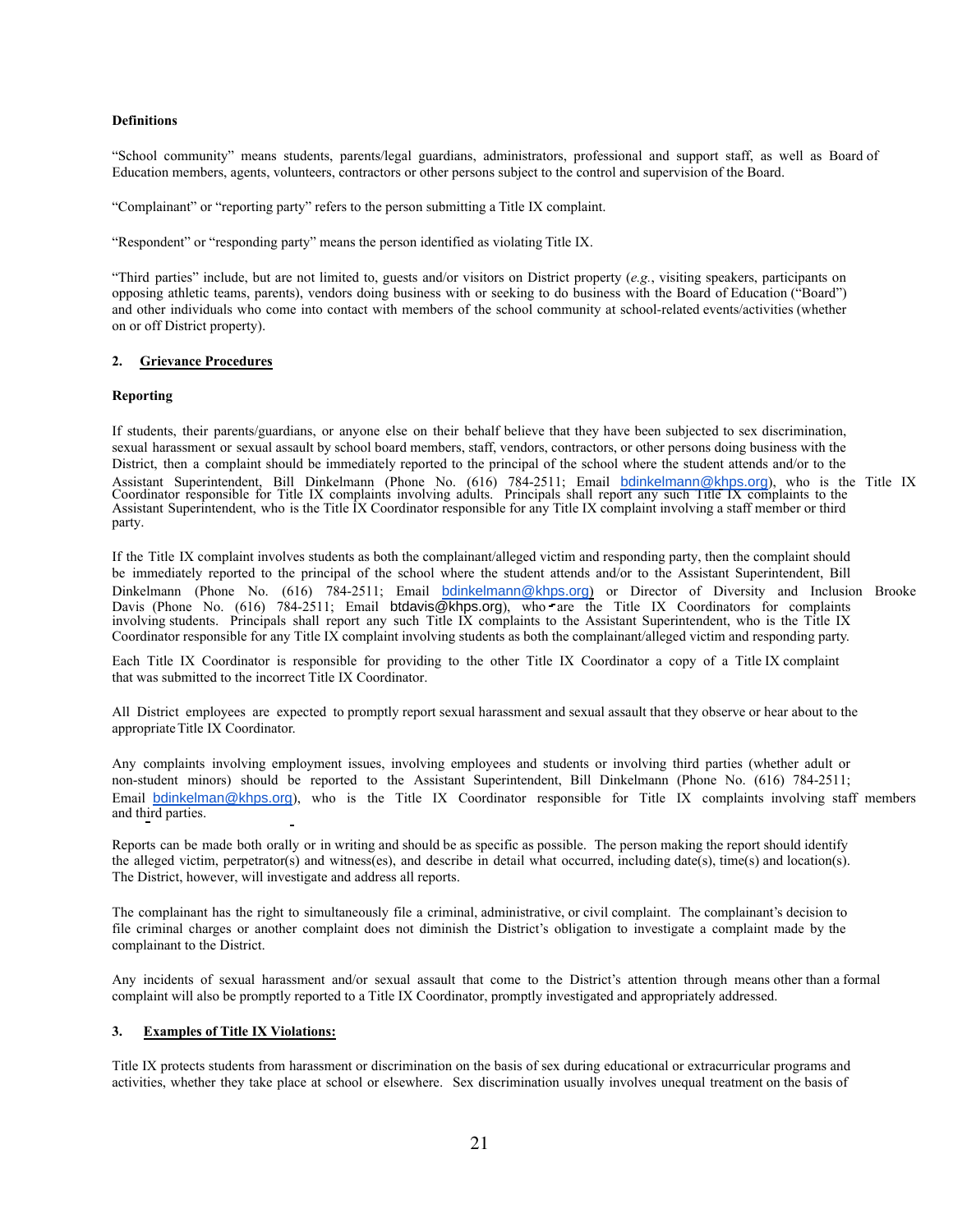sex and can be perpetrated by students, staff members or employees, volunteers, vendors, contractors or visitors to the school. Title IX protects employees from sex discrimination, sexual harassment or sexual assault.

Sexual harassment is unwelcome verbal or physical conduct of a sexual nature that is sufficiently severe, persistent or pervasive that it denies or limits an individual's ability to participate in or benefit from the District's programs and activities. Sexual harassment may include, but is not limited to, the following:

- Unwelcome sexual advances;
- Unwelcome sexual verbal expressions, including graphic sexual commentaries about a person's body, dress, appearance, or sexual activities; unwelcome sexually degrading language, jokes or innuendoes; unwelcome sexually degrading language or innuendoes; unwelcome suggestive or insulting sounds or whistles; obscene telephone calls, text messages or email;
- Requests for sexual favors and other verbal, nonverbal or physical conduct of a sexual nature;
- Verbal harassment or abuse;
- Pressure to engage in sexual activity;
- Repeated remarks with sexual implications;
- Unwelcome touching; and/or
- Suggesting or demanding sexual involvement, accompanied by implied or explicit threats.

In the case of employees, sexual harassment includes any unwelcome verbal or physical conduct of a sexual nature that is sufficiently severe, persistent, or pervasive that creates a hostile work environment or adversely affects the employee's working conditions.

Conduct is considered unwelcome if the person did not request or invite it and/or regards the conduct as undesirable or offensive.

Sexual violence refers to physical sexual activity perpetrated against a person's will or where a person is incapable of giving consent (e.g., due to the student's age or use of drugs or alcohol, or because an intellectual or other disability prevents the student from having the capacity to give consent). Sexual violence includes, but is not limited to, conduct that is criminal in nature, such as rape, sexual assault, dating violence and sexually motivated stalking.

Gender-based harassment is unwelcome conduct based on a person's actual or perceived sex or sexual orientation. It includes slurs, taunts, stereotypes or name-calling, as well as gender-motivated physical threats, attacks or other hateful conduct based on a person's sex or failure to conform to sex stereotypes.

#### $\overline{4}$ . **Informal Resolution Process**

If appropriate as determined by the Title IX Coordinator, the complaining party and the respondent may voluntarily agree to participate in an informal resolution process that does not involve a full investigation and determination. Prior to the informal resolution process commencing, both parties will receive written notice of the charges and allegations and will be advised of their option to engage in a formal resolution process. The complainant will not be required to resolve the problem directly with the respondent, and either party has the right to end the informal process at any time and begin the formal process for investigating the complaint. The District reserves the right to prohibit the informal resolution process for complaints involving an employee and a student. The informal process should be completed on or before thirty (30) days after the complaint is filed.

#### 5. **Formal Resolution Process**

If the parties choose not to engage in the informal resolution process, or choose to stop the informal resolution process at any time, the District will conduct a prompt and full investigation into any Title IX complaint. An investigation will afford both the complaining party and the respondent a full and fair opportunity to be heard, submit documentation and evidence supporting or rebutting the allegation(s), and identify witnesses. All parties involved in the investigation will be provided with a copy of this Title IX Statement and Grievance Procedures.

Investigations may be conducted by the appropriate Title IX Coordinator or designee, such as a building administrator or other administrator, who has been trained in Title IX procedures. The District reserves the right to obtain or consult with a third party investigator or resource at any time during the complaint, investigation, or determination process.

Prior to and during the investigation process, the Title IX Coordinator or designee will meet independently with the complaining party and with the respondent and discuss, where appropriate, any interim and/or remedial measures imposed during the investigation.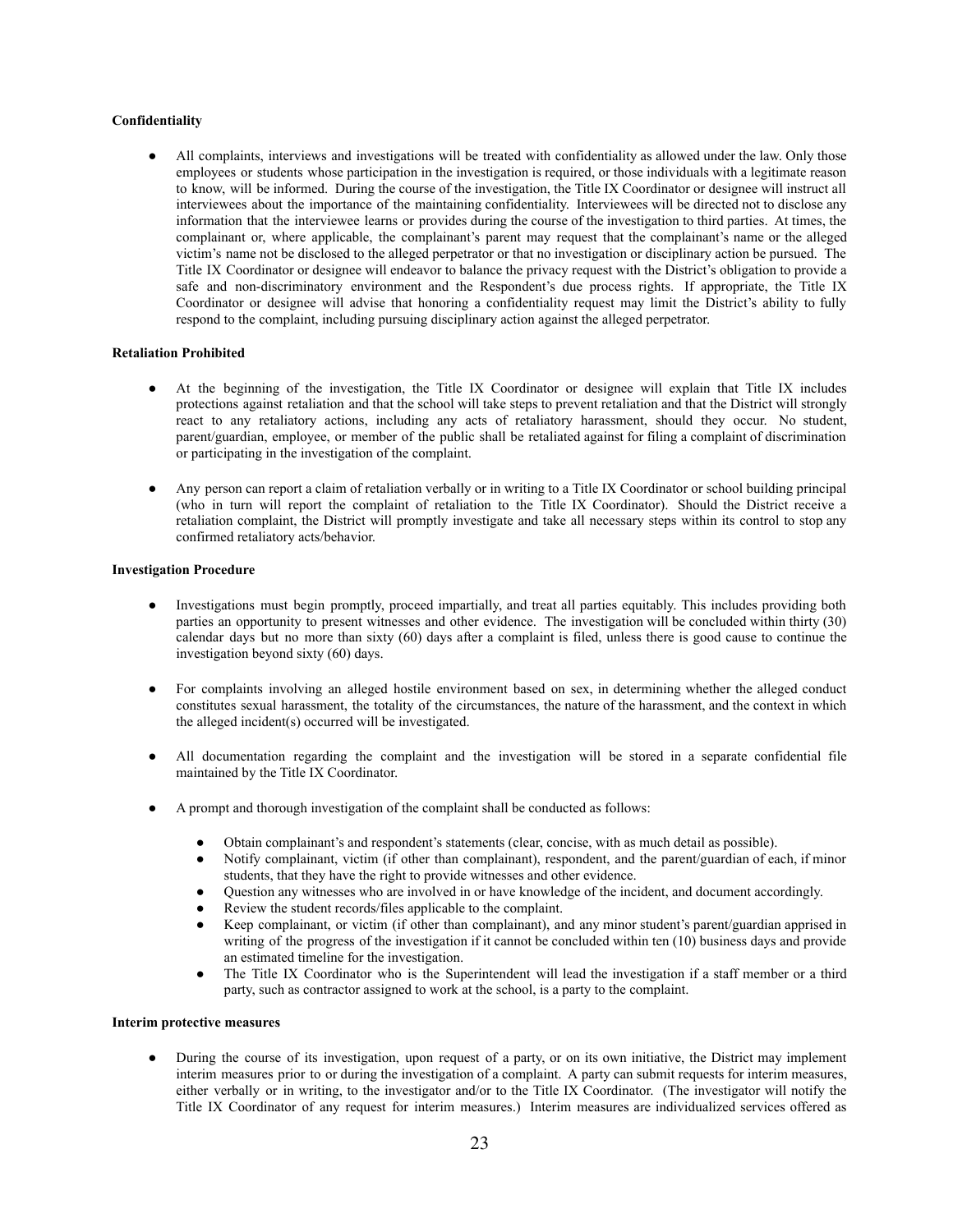appropriate to either the complainant or responding party. Interim measures include, but are not limited to, counseling, extensions of time, modifications of work or class schedules, appropriate emotional and/or academic support, restrictions on contact between the parties, leaves of absences, and increased monitoring and support. In fairly assessing the need for either party to receive interim measures, the District will not rely on fixed rules or any assumptions that favor one party over another. Interim measures will be made available to both parties, as appropriate. In imposing interim measures, the Title IX Coordinator or designee will make every effort to avoid depriving any student of his/her education. The District will take steps to ensure that any interim measure minimizes the burden on the parties, and that the Title IX Coordinator or designee will communicate with the parties throughout the investigation to ensure any interim measures are necessary and effective based on the parties' needs.

#### **Resolution of Investigation**

On or before sixty (60) days after the complaint is filed:

A. If the investigation reveals that the complaint **has merit by a preponderance of the evidence**, the following action should be taken:

- 1. For cases involving only students, the investigator will confer with the Assistant Superintendent and if appropriate with the building administrator to determine what action is necessary to resolve the complaint and prevent recurrence.
- 2. For cases involving staff member or a third party, such as a contractor assigned to work within the District, the investigator will confer with the Assistant Superintendent.
- 3. The District shall take reasonable, timely, age-appropriate and effective corrective action based upon the situation and nature of the complaint. Appropriate corrective action may include classroom reassignment, increased staff supervision, counseling, academic support services, additional training for students and staff, and reporting procedures, safety plan, behavioral support plan and/or disciplinary action under the Student Code of Conduct or under the District's policies and procedures.
- 4. In employee cases involving an employment discrimination claim or a claim of sexual harassment, the District shall take appropriate corrective actions, including but not limited to, make-whole remedies, reassignment or transfers, nocontact order, counseling, safety plans and/or disciplinary action against the perpetrator.
- 5. The Title IX Coordinator's findings will be documented in a final report and summarized in writing to the complainant,victim (if other than complainant), respondent and minor students' parents/guardians, and any other necessary parties.
- 6. If a student, appropriate discipline for students will be imposed according to the Student Code of Conduct, depending upon the evidence presented and the severity of the incident.
- 7. If a student findings and corrective actions will be documented in the student or employee record of the accused.
- 8. After each investigation, the Title IX Coordinator will reiterate to all individuals involved in the investigation the Board's policy regarding sex discrimination, sexual harassment and prohibition against retaliation.
- 9. The principal or his/her designee will periodically check in with the complainant, or victim (if other than complainant), and, as appropriate, parents/guardians to ensure that no further acts of discrimination are occurring.
- B. If the investigation shows that the complaint **is without merit**, the following action will be taken:
	- 1. The Title IX Coordinator's findings will be documented in a final report and summarized in writing to the complainant, victim (if other than complainant), respondent, minor students' parents/guardians, and any other necessary parties
	- 2. After each investigation, the Title IX Coordinator will reiterate to all individuals in the investigation the Board's policy regarding sex dscrimination, sexual harassment and prohibition against retaliation.
	- 3. The investigation file will be closed.